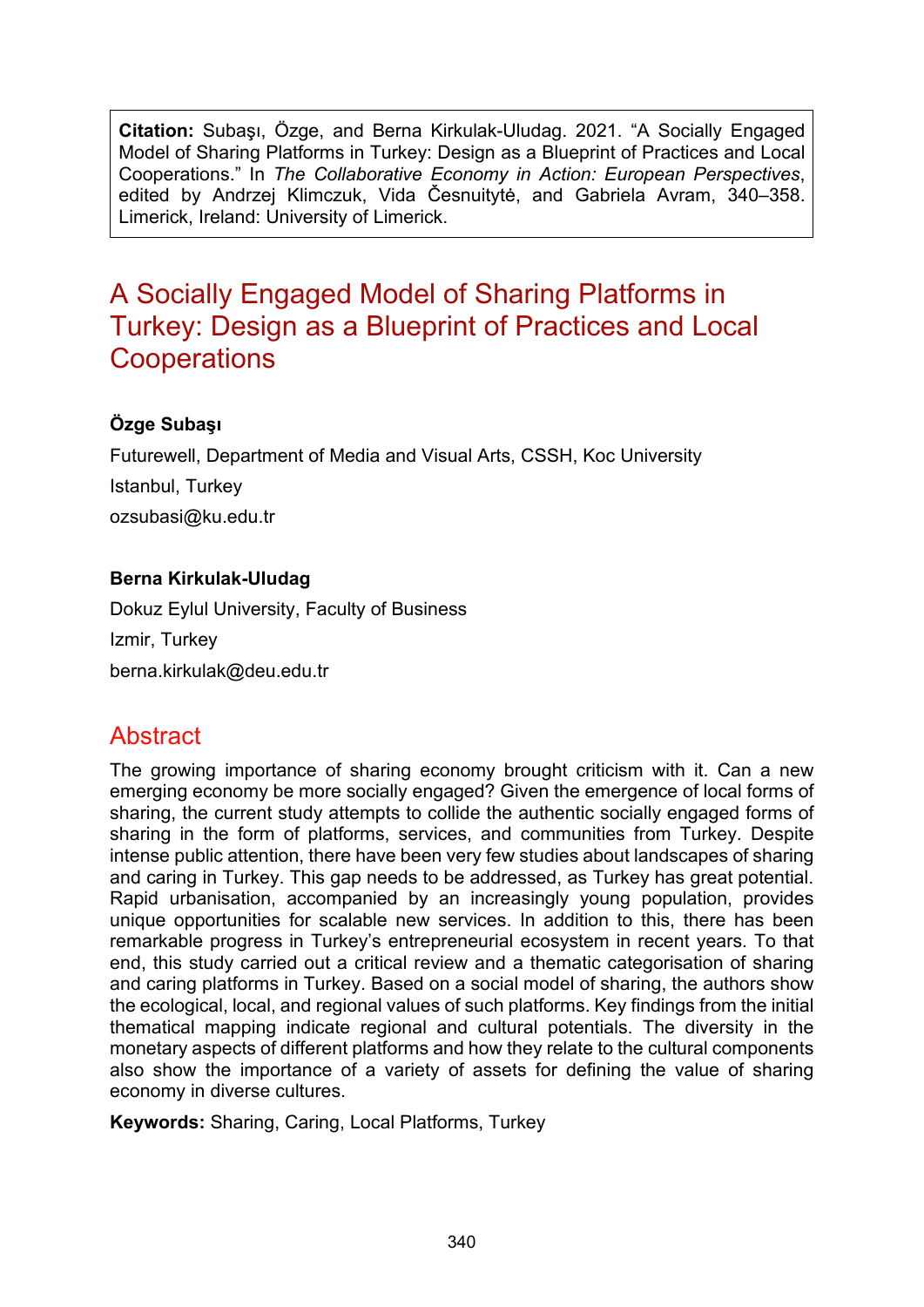### Introduction

Sharing as a form of social exchange existed long before the invention of online sharing platforms (Cook et al. 2013). Indeed, sharing is the form of traditional collaborative work in Turkey inherited from old civilizations in Anatolia (Akif Kara 2016). The first dictionary Divanü Lugati't-Türk from the  $11<sup>th</sup>$  century, included the word image, the practice of collaboratively completing tasks in a village or village-like community (Akif Kara 2016). The historical existence of sharing was also mentioned under the framing of communal work in intangible cultural heritage reports (e.g., UNESCO 2019).

The sharing economy was the primary form of sharing introduced as business potential. Following a model of sharing idle capacities such as time, room, cars, this model has been fast-growing, mainly technology-centric, and technology-driven. Turkey is no exception. According to Timbro Sharing Economy Index, Turkey is at 94th place among 213 countries in the Sharing Economy Index (Bergh et al. 2018), and Turkey is one of the fastest-growing countries in the area of sharing economy (Beutin 2018), with the most prominent sectors for sharing economy in Turkey being media and entertainment (49%), retail and consumer goods (44%), automotive and transport sectors (40%) (Kalaycı Oflaz 2019). Turkey is firmly engaged in peer-to-peer and community sharing activities. A variety of classical platforms and services have recently been entered to support these and other concepts digitally. However, there is no documentation on the positive and negative impacts of these platforms in Turkey. The emerging legislation changes from EC, local news, and the establishment of more central groups indicate a growing interest in the topic. The current definitions of collaborative/sharing economy—as mentioned in Nesta documents or similar—have not yet recognised in governmental documents nor legislation.

The sharing economy as a new digitally enhanced practice has led to drastic changes in consumer behaviour. There has been a high tendency towards the sharing economy as a form of unregulated exchange of goods and services that allow people to make money from underutilized or idle assets. Many tangible assets are shared as services under this model. Many people are willing to try mobile apps that facilitate peer-to-peer business models, shared entrepreneurial enterprises, etc. Examples of the sharing economy are not limited to car-rentals or home rentals. People have a willingness for wide range of services provided by the sharing economy in tourism, automotive and transportation, labour, delivery, short-term loans, and retail and consumer goods. Sharing systems hold a promise to incorporate new ideas beyond existing financial and monetary platforms, such as creating micro-enterprises, collaborative currencies (Carroll and Bellotti 2015), valuing local neighbourhoods (Light and Miskelly 2015), and so on. However, this business innovation came with its limits. Recent studies on emerging peer-to-peer versions of sharing platforms also indicated to possible pitfalls of the emerging platforms at the humanistic side of systems such as discrimination of people of colour as entrepreneurs (e.g., as Airbnb flat hosts) (Edelman and Luca 2014), inequality, distrust, and safety concerns for disadvantaged populations (Dillahunt and Malone 2015), the insecurity and inequality created via on-demand work practices (Alkhatib et al. 2017; Dillahunt et al. 2018). The systematic literature review (Dillahunt et al. 2017) pointed to the importance of strengthening the connection of ecological aspects and environmental sustainability, engagement with pre-sharing economy sharing concepts, considering geographical diversity, holistic pro-social criteria for evaluating the quality of the services, more implications for policy, as well as diverse research practices.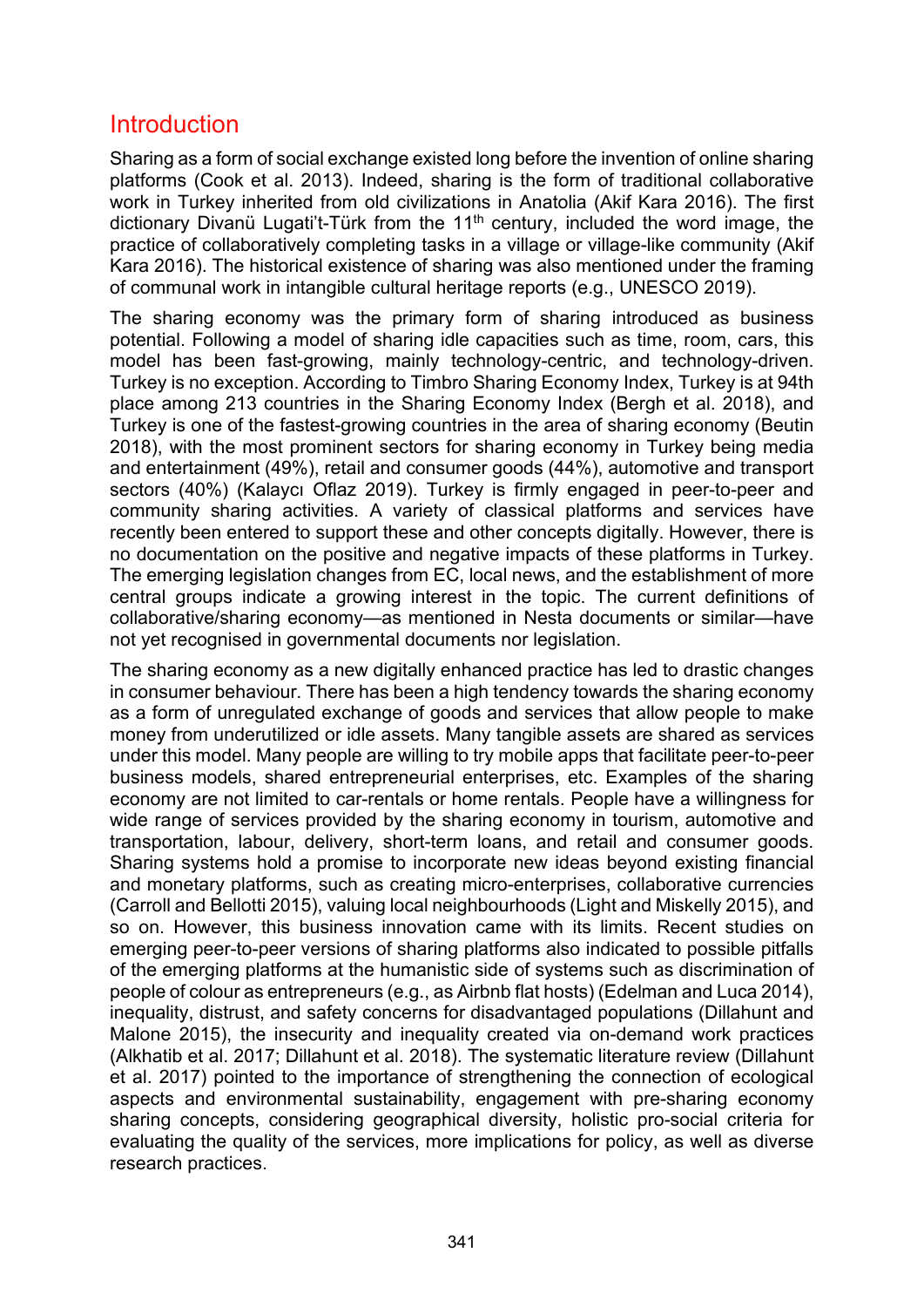In this chapter, to contribute to a more sustainable, care centred development of sharing cultures in Turkey, the authors turn to a more socially focused, geographically contextualized research of sharing. There has been a significant amount of work around the alternative versions of sharing, in addition to just repurposing idle capacities. In the Turkish context, Saf (2016) suggested the importance of social sharing via an example of cloth swapping to raise awareness of capitalistic consumption and its harm to workers and the environment. One idealized social perspective of the sharing related services is their relation to human's reciprocal capacity as untapped resources and its potential for social change (Bellotti et al. 2014). The collective, cooperative, and local aspects of sharing are essential and valuable potentials for the future of sharing platforms (e.g., Light and Miskelly 2015). The authors of this chapter set their work around the concept of relational assets in sharing, the social benefits that emerge over time from local sharing initiatives (Light and Miskelly 2015) rather than concentrating on the idle capacity and its reuse to form new monetary economies (see also Light and Miskelly 2019) to minimize the inequalities and build a more sustainable base.

In this work, the authors explicitly seek and discuss examples of sharing from Turkey that enhances the state-of-the-art of sharing as a social endeavour and as a care activity. In alignment with the work from Dillahunt et al. (2017) and Light and Miskelly (2019), the authors introduce the new and emerging forms of socially engaged sharing. The criteria are to either have a connection to environmental sustainability, or connection to pre-sharing economy sharing concepts such as rituals, or an emphasis on geographical diversity, or holistic pro-social criteria for evaluating the quality of the services (the worker conditions, transparency).

## **Definitions**

This section introduces the most frequent words and word pairs used in association with social sharing practices and emerging sharing related services in Turkey.

Words or word pairs that define the sharing activity:

- *Takas* (swap) replacing one object directly with another, without involvement.
- *Değiş tokuş* (exchange) of money (TDK 2020).
- *Değişim*—synonym (TDK 2020).
- *Trampa*—synonym, from Romaic, not used frequently (TDK 2020).
- *Trok*—synonym, from French, not used often (TDK 2020).

Words or word pairs that define the collaborating activity:

- *Kolektif (*collective)—covering many people or objects, the result of a combination of many people and objects (TDK 2020). This word is usually used to define the collaborative nature of the diverse acts, such as in kolektif mimari (collective architecture) or kolektif yasam (collective life).
- *Dayanışma* (solidarity)—interconnection of those who form a community in emotions, thoughts, and common interests (TDK 2020).
- *Tesanüt*—synonym, Arabic, old, not used frequently (TDK 2020).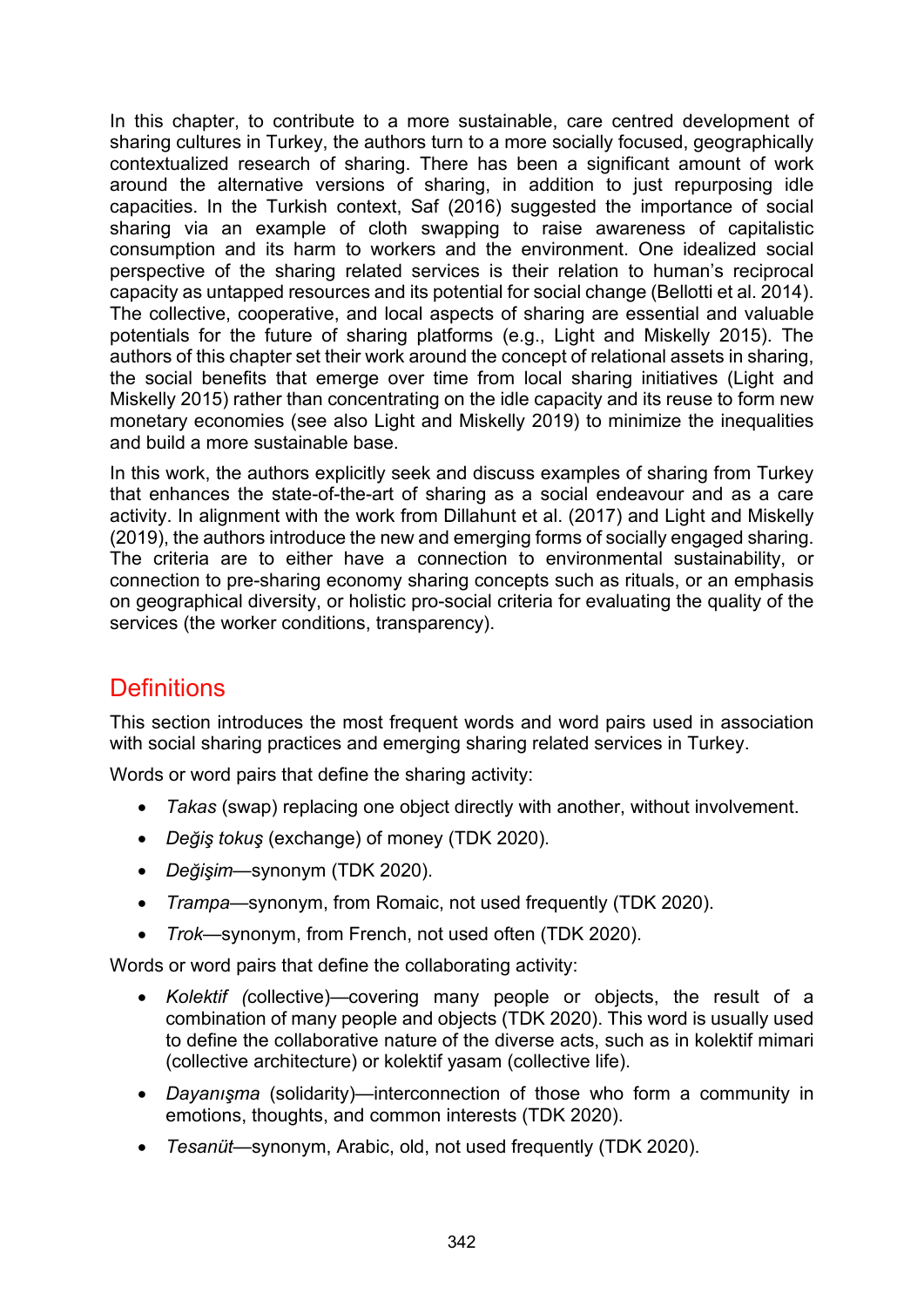- *Imece*—many people gather and cooperate to give a hand to the work of a person or a community, thus finishing things in order altogether (TDK 2020).
- *Armagan ekonomisi*—is also used for some peer-to-peer exchange services, not included (gift economy) in the TDK dictionary yet.

Further, standard terms from English, such as "co-housing," "co-working," are used in English. These English terms can be used as a part of a Turkish sentence or take place in a Turkish advertisement as is.

The authors used the keywords mentioned above for the research of the platforms. The articles, news, and platform definitions were collected without pre-defined categories. Whenever a new term in Turkish occurs (e.g., translations such as Armagan Ekonomisi), it is added to the keywords pools. The authors collected 35 platforms (4 of them after the COVID-19 pandemic) initially by conducting desk research.

The examples in Table 1 are platforms and services from the categories of sharing: swapping, exchange, collectives, collective work, and the gift economy. For the decision upon inclusion of the platforms, the authors analysed these services, asking the following questions (created based on Dillahunt et al. 2017; Light and Miskelly 2019): how does the platform function, and who benefits from this? What monetary model does the platform use, and are there pro-social considerations? Which fundamental values define this platform? Is there a community behind it, and who is running the platform? Are there potential ecological benefits via this platform? Is the platform-based on a pre-sharing economy model? Is there something authentic about the platform about geography? Does the platform have the potential to create relational assets?

The authors excluded the platforms that would neither contribute to at least one of the directions as defined by previous work nor the lack of social sharing aspect of the platform, service, the community. The last column of the Table shows if the platform is included in the study (Y) or not (N).

| No | <b>Organization Name</b>                  | <b>Features</b>                                                                                       | <b>Relevant Aspects</b>                                                           | <b>Included</b> |
|----|-------------------------------------------|-------------------------------------------------------------------------------------------------------|-----------------------------------------------------------------------------------|-----------------|
|    | 3 Boyutlu Destek<br>3-Dimensional Support | Volunteers with 3D<br>printers provide<br>medical parts,<br>equipment for hospitals<br>and pharmacies | Regional, COVID-19                                                                | Υ               |
| 2  | Acik Radyo listener<br>support            | Yearly crowdfunding<br>campaigns that define if<br>the radio goes for<br>another year since<br>2004   | Pre-sharing economy,<br>community building,<br>hybrid model offline and<br>online | Υ               |
| 3  | Ağaçlar<br>Trees                          | Seed and knowledge<br>sharing blog                                                                    | Sustainability, online                                                            | ۷               |
| 4  | Altın gunu<br><b>Gold Days</b>            | Solidarity get-togethers<br>in a smaller group,<br>where gold is<br>exchanged                         | Pre-sharing economy,<br>ritual, still offline                                     | Υ               |

#### **Table 1. Platforms and Services Found in Turkey Based on Desk Research**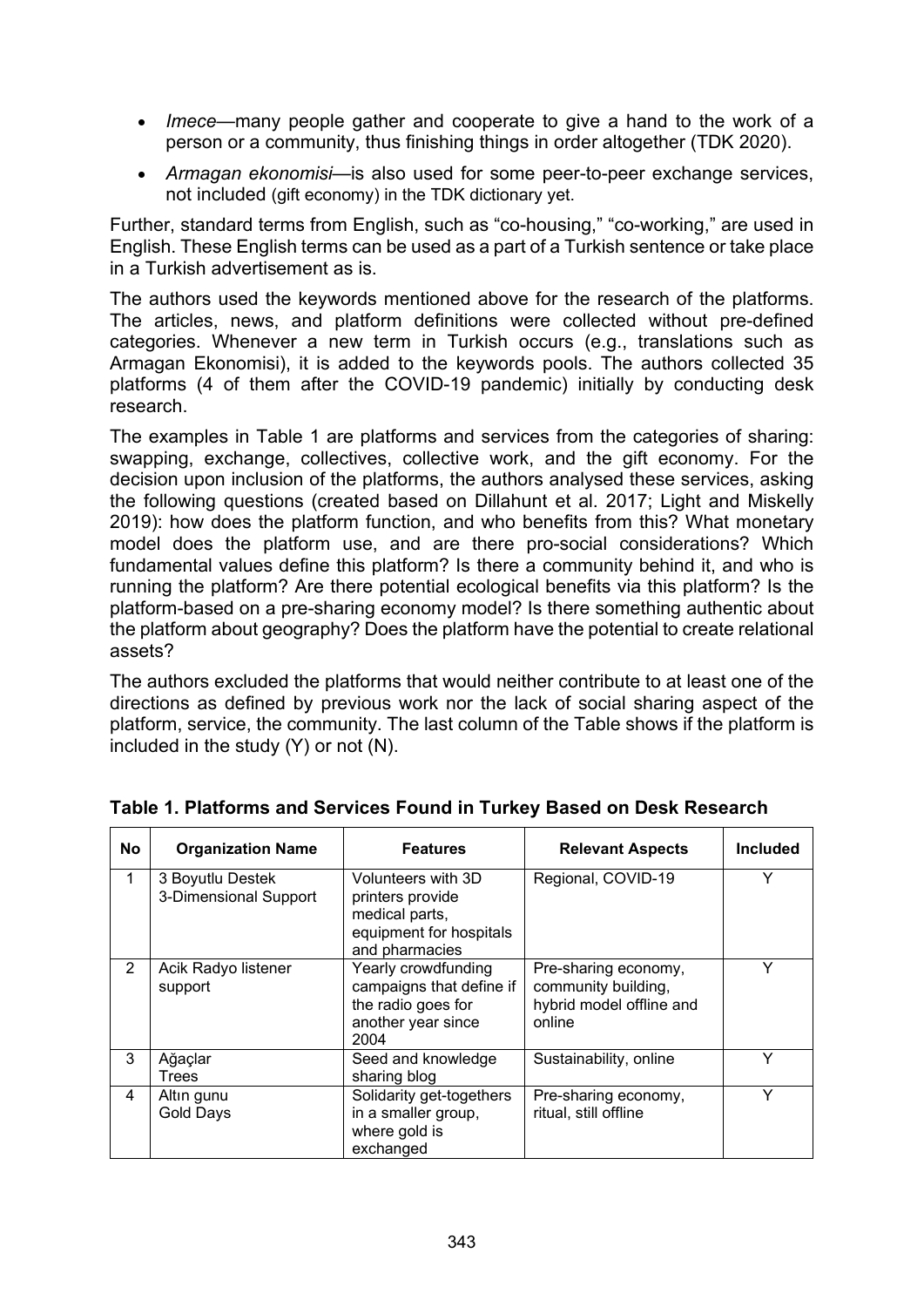| 5              | Askida (Pay-forward)                                          | The general name to all<br>on and offline pay-<br>forward services                                        | Pre-sharing economy,<br>hybrid model, offline and<br>online        | Y            |
|----------------|---------------------------------------------------------------|-----------------------------------------------------------------------------------------------------------|--------------------------------------------------------------------|--------------|
| 6              | Askıda Fatura<br>Pending Bill                                 | Istanbul Municipality's<br>post-COVID-19<br>solidarity platform for<br>receipt payment                    | Municipality built version<br>of no 5 for COVID-19,<br>online only | Y            |
| $\overline{7}$ | <b>BBOM</b>                                                   | A school managed by<br>cooperation to reduce<br>the cost of quality<br>education                          | School system with a lot<br>of voluntary organizational<br>work    | Y            |
| 8              | <b>Bookserf</b>                                               | Book sharing and<br>donation platform                                                                     | Online, based on the<br>former offline versions,<br>regional       | Υ            |
| 9              | Bookshelves for the bus<br>stops                              | Bookshelves for the<br>bus stops                                                                          | No sharing or community<br>component found<br>between humans       | $\mathsf{N}$ |
| 10             | Book lease local<br>bookshop                                  | Lease system like a<br>library                                                                            | Makes books and<br>education more<br>accessible, regional          | Υ            |
| 11             | CAK On Ayak<br><b>CAK Seed Model</b>                          | Seed system for a<br>small dance company                                                                  | Offline, reciprocal<br>measures                                    | Y            |
| 12             | Çorbada Tuzun Olsun<br>You should add salt to<br>the soup     | Volunteer support for<br>homeless people                                                                  | Offline, ritual driven                                             | Ÿ            |
| 13             | Dayanışmanın 100ü Şiir<br>Solidarity through Poetry           | Post-COVID-19 theatre<br>worker solidarity and<br>support                                                 | Born with COVID-19                                                 | Y            |
| 14             | Deliler ve Veliler Crazy<br>and Saint                         | A coffee house where<br>you can become a part<br>of a community,<br>independent of who<br>you are         | Regional, historical, offline                                      | Υ            |
| 15             | Ekoharita                                                     | A platform for collective<br>knowledge around<br>ecological lives,<br>including a map                     | Regional, community                                                | Y            |
| 16             | Ekofil                                                        | Society supported the<br>publication model                                                                | Pro-social criteria                                                | Ÿ            |
| 17             | Hayata Saril Lokantasi                                        | Restaurant, serving to<br>homeless in the<br>evening                                                      | Pro-social, regional                                               | Y            |
| 18             | İhtiyaç Haritası<br>Map of Necessities                        | Sharing and providing<br>an oriented map, one<br>can be a provider or a<br>person/organization in<br>need | A platform of scale, pro-<br>social model                          | Y            |
| 19             | Kadıköy Dayanışma Ağı<br>Kadıköy Solidarity<br><b>Network</b> | Volunteer support for<br>the neighbourhood<br>works together with<br>councils and<br>municipality         | Local                                                              | Y            |
| 20             | Kara Kabare Theatre<br>Group                                  | A theatre group that<br>uses gift economy                                                                 | Pro-social criteria                                                | Y            |
| 21             | <b>Kolektif House</b>                                         | Co-working space                                                                                          | Monetary oriented, no<br>social sharing component                  | $\mathsf{N}$ |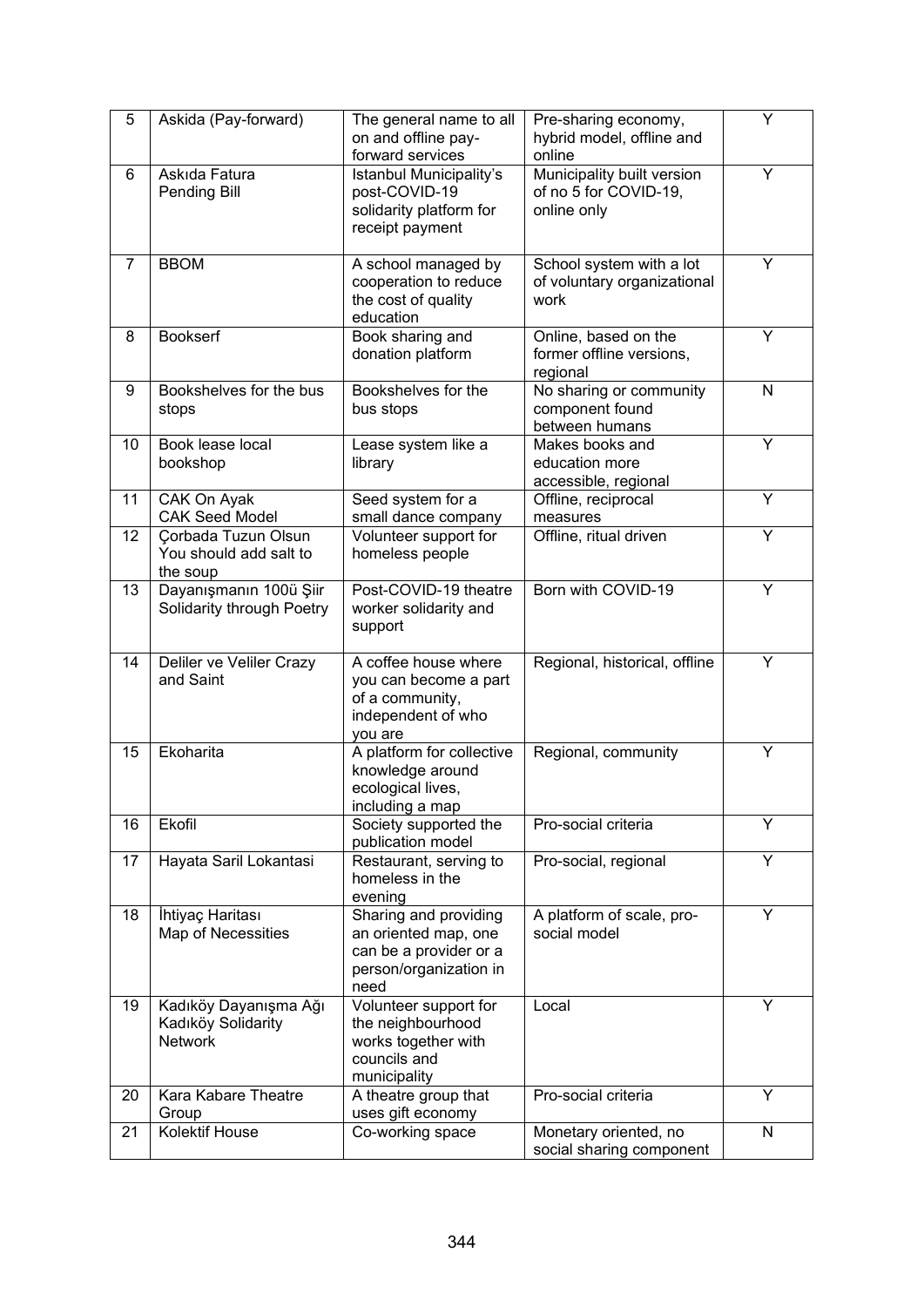| 22 | Misaffir                                           | Short-term rental<br>platform providing<br>access to Airbnb                         | Regional, organizational                                             | Ÿ                       |
|----|----------------------------------------------------|-------------------------------------------------------------------------------------|----------------------------------------------------------------------|-------------------------|
| 23 | ModaCruz                                           | Second-hand luxury<br>clothes, bags                                                 | Ecological aspect                                                    | $\overline{Y}$          |
| 24 | Ortak Araba<br>Common Car                          | Car and journey<br>sharing platform                                                 | Ecological aspect<br>No specific novel<br>contribution               | $\mathsf{N}$            |
| 25 | Ortaktekne<br>Shared boat                          | Luxury boat sharing<br>platforms                                                    | Ecological and regional                                              | Ÿ                       |
| 26 | Sahibinden.com/takas                               | Swapping integrated<br>into mainstream from<br>owner site                           | Subcategory of user-<br>created swapping in the<br>monetary platform | N                       |
| 27 | Scotty                                             | Motorcycle ride-sharing                                                             | Ecological and regional                                              | Υ                       |
| 28 | <b>Sinek Sekiz</b><br><b>Club Eight Publishers</b> | Sustainable book,<br>notebook, and product<br>provider                              | Ecological, mainly online,<br>monetary                               | N                       |
| 29 | Sinemia                                            | Monthly pay for the<br>movie house                                                  | Pro-social criteria                                                  | Y                       |
| 30 | Storyberry.me                                      | Experimental location-<br>based collective<br>memory collection map                 | Pro-social criteria                                                  | Ÿ                       |
| 31 | <b>TatildeKirala</b>                               | Airbnb like rental                                                                  | Regional                                                             | Υ                       |
| 32 | Tatuta villages                                    | The connected platform<br>of eco-villages for<br>volunteer work and<br>summer stays | Regional, pro-social                                                 | $\overline{\mathsf{Y}}$ |
| 33 | Time vs service in the<br>municipality             | Book reading gives the<br>child the opportunity for<br>a bike ride                  | Pro-social                                                           | Y                       |
| 34 | Zumbara                                            | Timebanking platform<br>from 2010                                                   | The regional, pro-social<br>platform of scale                        | Ÿ                       |
| 35 | Zeynep Aksoy Yoga                                  | Yoga courses with pay-<br>as-you-wish model                                         | Ecological, scalable                                                 | Υ                       |

Source: Shortlisted based on criteria from Dillahunt et al. (2017).

Later, the authors categorised unique examples according to their similar key characteristics and came up with the following groups:

- Localised global platforms, services, and communities are platforms, services, and communities that have significant similarities to the global sharing economy platforms, but with a focus on the local aspects of Turkey.
- Platforms, services, and communities started with a seasonal or regional emphasis are examples of the specifics that come with geography.
- Platforms, services, and communities based on the cultural sharing rituals or from local community practices are examples that have a direct connection to a cultural ritual or a local community in Turkey.
- (Generated later) Platforms from the above-given categories, with a specific focus on COVID-19, are examples with a particular emphasis on COVID-19 related collaborations. This last category is added in later stages to this work and aims to show how the authentic platforms were benefitted during the pandemic.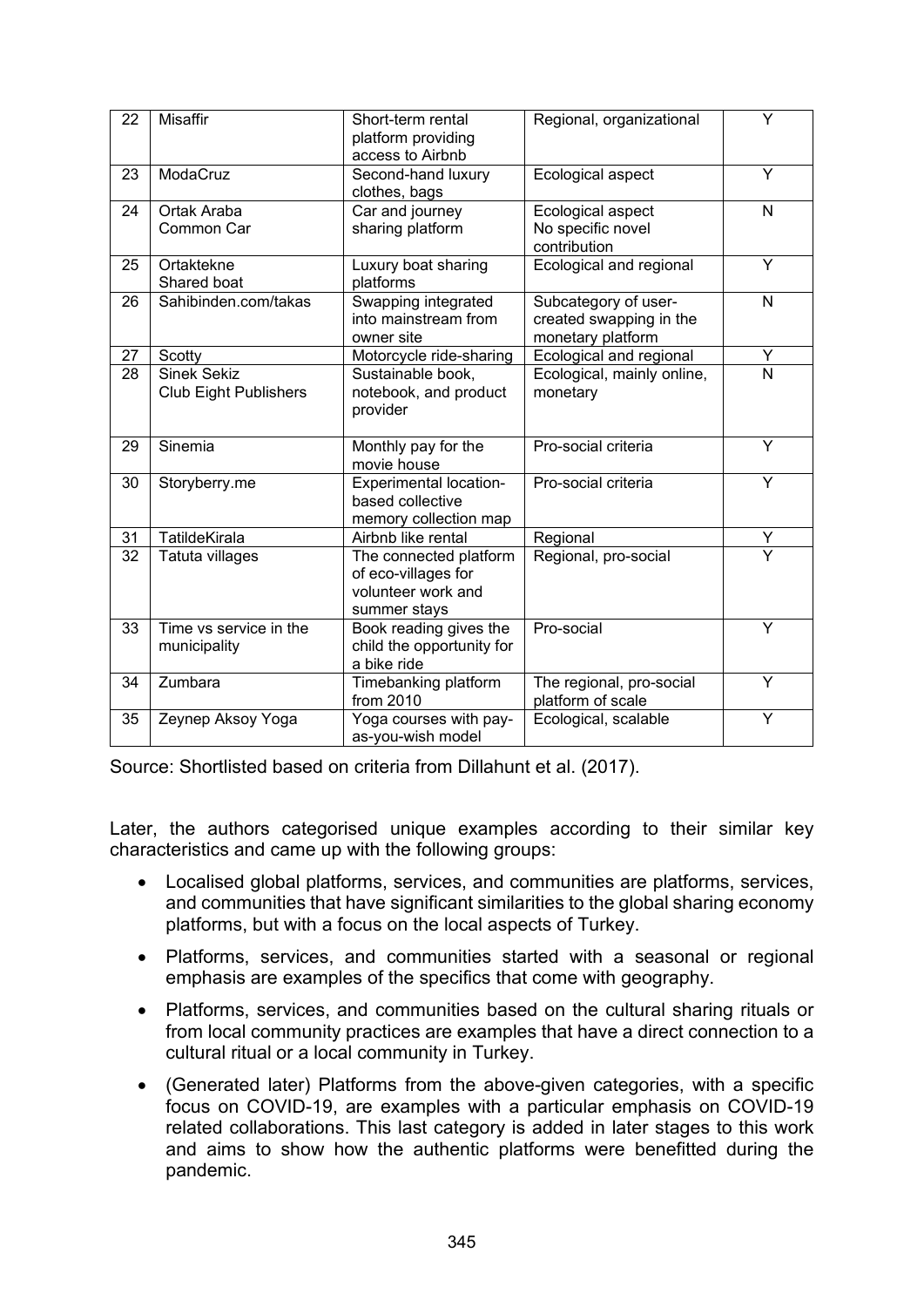By this categorisation, the authors aim to answer the questions around the unique potentials in Turkey for the future of share and care platforms. Each of the categories above includes selected examples of sharing platforms from Turkey, including monetary and non-monetary examples. Examples include crowdfunding organizations, pay-forward actions, community building, services, and practices around sharing goods, time banking, and maps as more extensive service examples, governmental, regional examples.

### Key Questions

The collection of practical examples and their categorisation in this article aim to answer the questions around the possible contributions of Turkey to the emerging local and sustainable sharing practices, such as:

- In which areas do people create and sustain sharing platforms, services, or ways of sharing in Turkey?
- What are the unique characteristics of sharing practices locally shaped or appropriated in Turkey?
- How can sharing practices from Turkey contribute to the broader literature in the area?

In the following part, the authors present platforms, services, and community examples in a thematically categorised way.

## **Examples**

Each subsection shortly mentions the typical characteristics of different platforms, and if available, relations to the connection to environmental sustainability, connection to pre-sharing economy sharing concepts, emphasis on geographical diversity, holistic pro-social criteria for evaluating the quality of the services. The examples introduced here are in the given order: Localised global platforms, services, and communities; platforms, services, and communities started with a seasonal or regional emphasis; platforms, services, and communities based on the cultural sharing rituals or local community practices and platforms from above-given categories, with a specific focus on COVID-19. The four platforms introduced include examples both from monetary (e.g., resource sharing, paying less) as well as non-monetary cases from Turkey. The authors included both online and offline services and platforms. Instead of listing all the services, the authors present an overview of different models as case examples to the given categories. Each service is categorised either as monetary, where the users pay for the service, or semi-monetary, where money is involved, but the definition of exchange is not necessarily in standard terms, or non-monetary, where money is not used or mentioned.

#### Localised Global Platforms

Sharing economy driver platforms such as Airbnb are available in Turkey from the beginning (Summary available in Varol and Celik 2020, in Turkish). Additional to this, localised versions of the global platforms and other service platforms seem to emerge based on the local context. An example of a related service is Misafir, an operational solution app for house owners who rent flats over Airbnb (Yuksel 2018). The services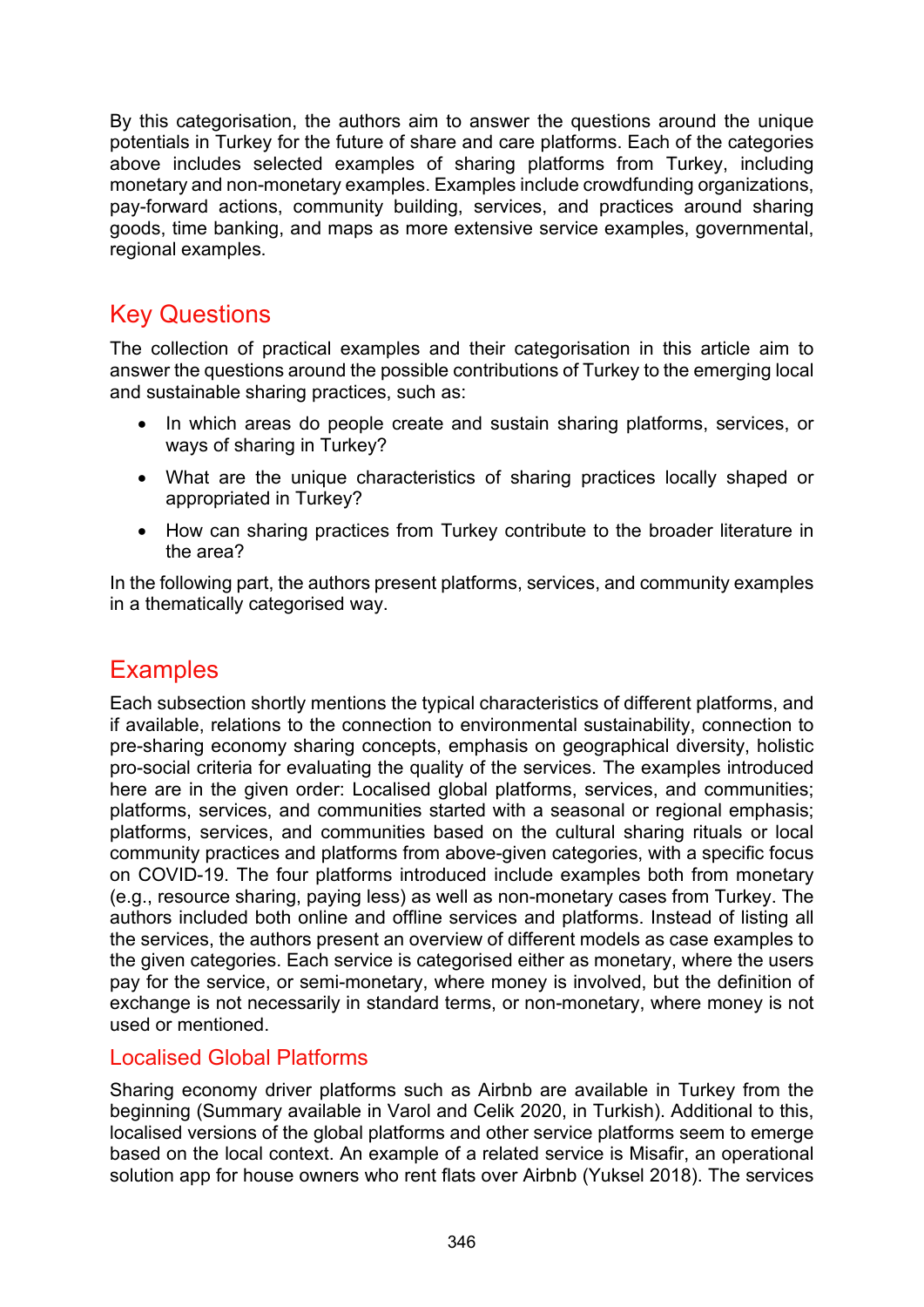providing help to the owners can be essential for the future design and integration of pro-social environments to better support workers and related services in the neighbourhoods.

Misafir (monetary): Misafir is a service provider that offers digital and operational solutions to owners who want to rent their homes for short/medium-term or share with guests over Airbnb, Booking, TripAdvisor, etc. The company enables owners to reach potential customers by publishing their advertisements on platforms. In addition to this, Misafir provides a wide range of services, including cleaning, security, organizing home parties, and professional management (Yuksel 2018).

A classic example of a non-monetary global platform is the oldest time bank system in Turkey Zumbara, established in 2011. The content and requests in the system could be engaging content for understanding time-specific exchanges in the Turkish context.

Zumbara (non-monetary): Zumbara is one of the earliest examples of time banking in Turkey. Zumbara is an alternative economic system platform that allows people to earn time in exchange for their service. For instance, after giving two hours of service, someone can either take 2 hours of service from one person or two different people as one hour from each. People use their know-how, experiences, and talents, support other people, and get supported. According to their statement, the Zumbara community uses the power of the technology and concepts of joining, sharing, contributing facilitated by the technology through their website (Zumbara 2020).

Some monetary sharing platforms have gained popularity in Turkey, with their potentials to make luxury goods more accessible to the public. Their way of sharing and co-owning also suggests less consumption and, therefore, can be considered as loosely connecting to ecological concerns. Two such examples are Modacruz (Modacruz 2020) and Ortak Tekne (Ortak Tekne (Shared Boat) 2019). Sinemia was a platform to improve the usage of movie theatres on idle hours or locations via collective usage (Reddit 2019).

ModaCruz (monetary): Second-hand luxury clothes, bags, etc., a brand-oriented second-hand shop. Modacruz is an alternative to low-cost textile consumption (Modacruz 2020).

Ortaktekne (monetary): It is the local version of luxury boat sharing platforms (Orta Tekne (Shared Boat) 2019).

Sinemia (monetary) Sinemia was a service design product from Turkey for watching movies in the movie house. On a monthly payment model as low as 8.99TL (around 1.2 EUR) per month, and with the help of location-based technologies, it directed the user to the nearest available movie theatre. The idea was to optimise the usage of the movie theatre and the use of the crowdfunding concept at the same time. The system was closed down in 2019 due to a law change (Reddit 2019).

Another example of localised global platforms can be the citizens organized maps for sharing information or idle capacities. This type of sharing has regional aspects integrated into classical platforms of mapping. Storyberry.me is an artistic example the authors selected to represent this category. Ihtiyac Haritasi is another platform where the needs are pinned to the map, and the match will be made to the people who can help.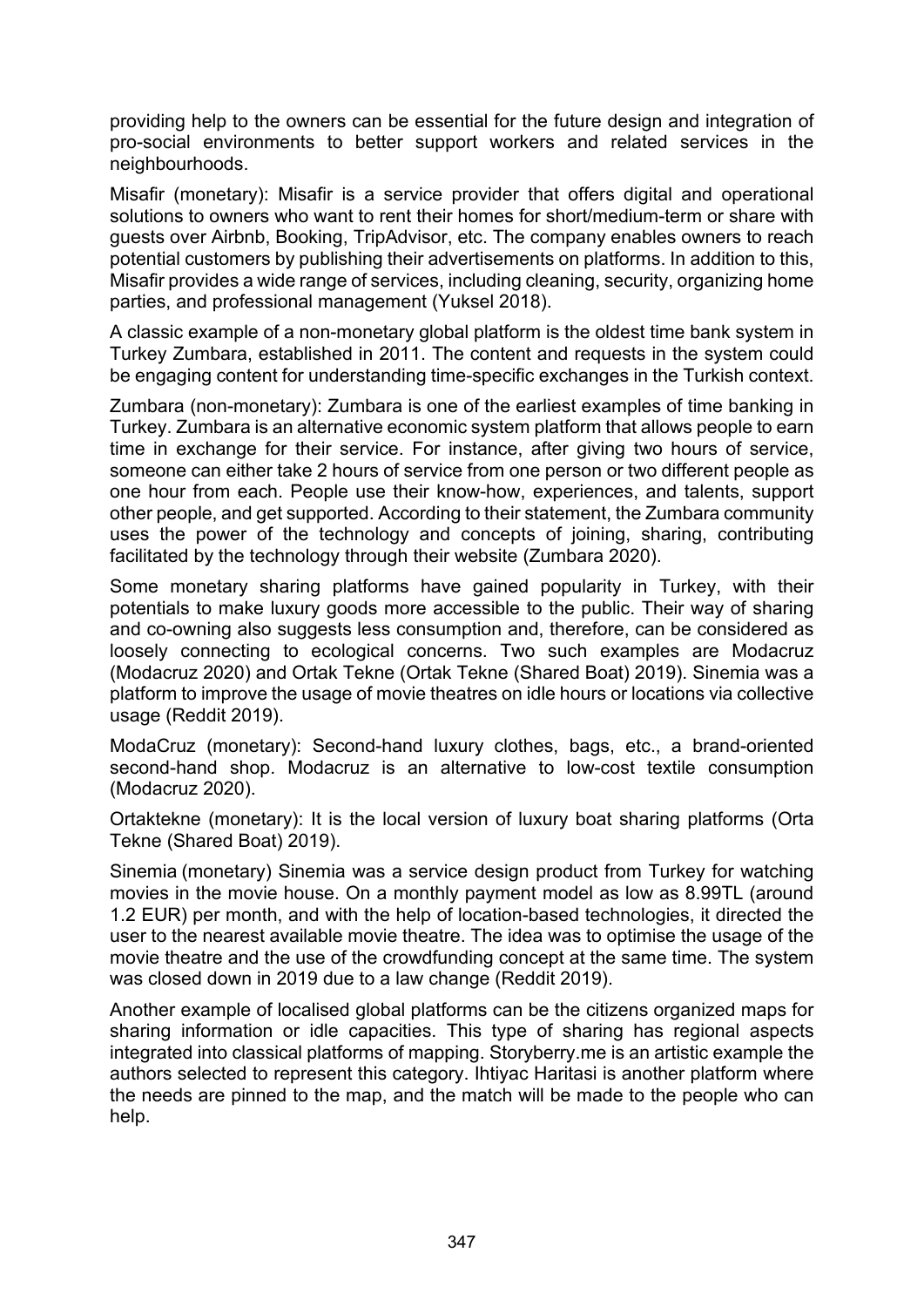Storyberry.me (non-monetary): An experimental location-based collective memory collection map. This website is designed by a storyteller artist to remember spaces collectively. It excludes stories that are homophobic, racist, or sexist (Çayır 2018).

Ihtiyac haritasi (Map of Necessities) (non-monetary): **"**Map of Necessities" is a nonprofit social organization that aims to provide a space for people from all around Turkey to submit the needs around them to the map, that may be about health, education, or transportation, through the website of the organization (e.g., need for musical instruments in our local school). All the submitted needs are visible in detail through the map so that other people or organizations can be a volunteer to supply the demand. Any time, there are approximately 16,000 different needs submitted to the map. Ihtiyac Haritasi is a registered "social platform cooperative" at the Republic of Turkey Ministry of Customs and Trade Directorate-General of Cooperatives (Ihtiyac Haritasi (Map of Necessities) 2016).

Crowdsourcing and defining non-monetary means to support each other are other wellknown practices of sharing globally. In Turkey, there are various creative examples of such support mechanisms. Here are three examples from cultural and artistic domains:

Acik Radyo listener support since 2004 (semi-monetary, self-defined): Acik Radyo is a radio station from Istanbul that actively supports open communication, peer-to-peer support systems, and ecological lives. The radio has run a yearly crowdfunding campaign since 2004. This campaign is organized by the audience (listeners) of the radio, who are also artists. Each artist/artist group runs a support program live during the crowdfunding week. The activities include talks on diverse topics, singing in the studio, as well as sharing histories about the Acik Radyo. During the live support programs, the famous presenters(artists) actively call for support and define the collective goal of the hour/day/week (e.g., "we want to close our session in 15 minutes, three supporters to go, please call:…"). The crowdfunding campaign of Acik radio is well-known for its capacity for audience building, acting as a social network, as well as co-owning a communication channel open to all sounds and cultures (Acik Radyo 2020).

Kara Kabare Theatre Group (semi-monetary): The group experimented with the gift economy concept for their tickets. Instead of selling tickets, they made a list of the things they may need and would like to have. It is also possible to pay for the theatre ticket on the pay-as-you-wish model via a tip box (Kara Kabare 2020).

CAK Barefoot Dance Company (CAK Seed Model) (semi-monetary): Cak is a dance and performance company in Istanbul. They use a seed system for the more significant monetary needs (such as repairs or construction of their stage) that will affect their artistic work afterwards. Though they have several financial and non-monetary compensation models, these are not formally defined, and the seed system is used both needs-based and regularly (Cak 2020).

#### Platforms With a Seasonal or Regional Emphasis

Several platforms and services developed out of the regional or seasonal components, such as motorbike ride-sharing, eco-villages coops, and seed exchange platforms.

Scotty (Monetary): Scotty is for Motorcycle ride-sharing. The drivers are selected after completing a security check on IDs. The idea is locally designed for the Istanbul context and competing with taxi and Uber-like systems (where at the peak, it is impossible to move in the city by car) (Scotty 2020). Younger generations prefer Scotty for several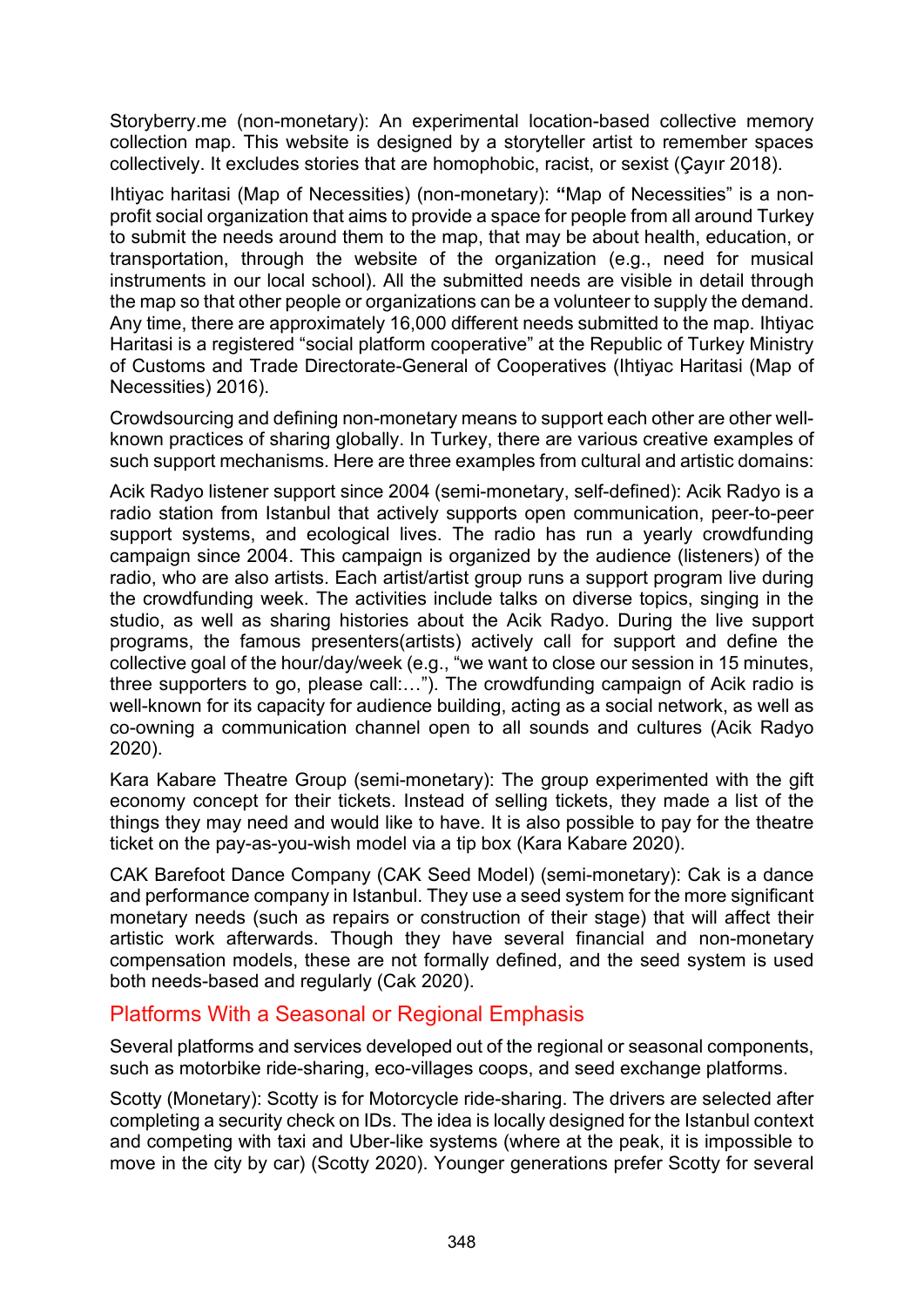reasons, such as the association to freedom, its perception as a secure system, and so on.

The ecological life movement and activities around sustaining green environments, seeds, and lives gave rise to many groups. Here are a few examples to them:

Ekoharita: Ekoharita is a map of ecological activities in Turkey (Ekoharita,2020). Turkey has a long tradition of eco-villages to sustain collective alternative lifecycles. Early examples who experimented with collective lives in the region were from famous poets and painters starting from the 1960s. This route—among other locations gained importance in recent years, giving rise to collectives organized by groups and individuals majorly migrating from the Istanbul region (Demir and Sürme 2017; Doğan 2016).

Tatuta Villages (non-monetary): Tatuta is a similar organization concentrating on volunteer work opportunities in the eco-villages. The eco-villages registered here accepts volunteers who live together with other eco-village members for a collaboratively decided duration. Volunteers contribute to the daily work of sustaining the village (Tatuta 2020).

Permaculture-knowledge exchange/Tohum takas (Seed exchange) (non-monetary): A Facebook group with 1,741 members to discuss and develop sustainable permaculture (Permablitz 2011).

"Ağaçlar (Trees)" is a community blog that people all around Turkey can share and exchange their seeds and saplings. The blog has more than 1000 active users, and the users communicate through the blog with each other (Ağaçlar 2020).

#### Platforms and Practices Based on Cultural Rituals and Local Practices

Apart from seasonal and regional practices that gave rise to collaborative sharing platforms, some platforms and services came out of local practices or existing rituals. Examples of these are book lending platforms, collaborative work helping to cope with homelessness, gold day, and local pay-forward practices.

Equal access to education and freedom of publishing has long been an essential focus for solidarity in Turkey. Here are several services and platforms that are related.

Time vs service, organized as a gift for children who read books (non-monetary): Each child who sits and reads a book for 1 hour can use one of the bicycles for 1 hour. The municipality owns the bikes (1 saat oku 1 saat bisiklet 2016). This municipality-driven service was one of the earliest examples of the use of time banking to motivate children who do not have a bike to read more books.

Book lease (monetary): This is an older practice in some cities, regions in Turkey. Some bookshops offer a lease option of books for a week around 1/5th of the original price (price range defined locally). It is possible to buy the book after the week by topping up the amount. Online versions of the system are now available, especially for the preparation books for the state-hold countrywide exams such as university entry exams and high school entry exams. The cost of the exam-preparation books is not affordable for a low or middle-income family, and such systems can help to increase access to equal education (authors' local experience, not documented).

"Bookserf" provides a platform for book sharing. Users create a profile through the website and upload photos of some of the books that they are willing to share. When another user is interested in one of the books, two users meet and exchange the book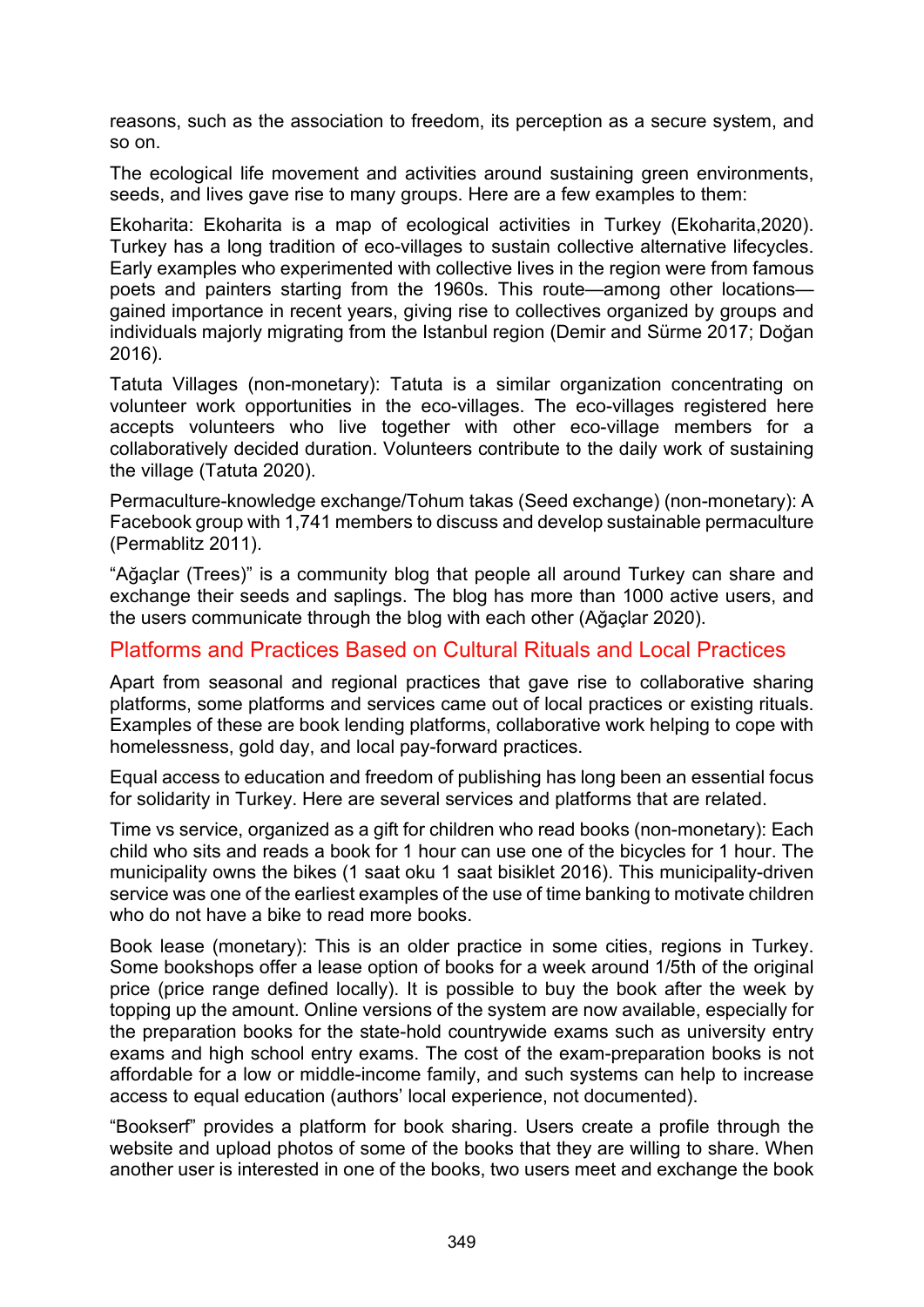for two weeks. Bookshelf gives opportunities for discovering new books and new people, supporting the book circulation. Also, the community has a studio in the city centre of İstanbul, and members sometimes get together for socialization, conduct workshops, and share ideas (Bookserf 2020).

Ekofil (semi-monetary): "Ekofil" is an initiative where writers, illustrators, translators, editors, and readers come together to design, implement and develop a communitysupported publishing model that cares about wellbeing of the planet and humanity (ekofil 2020).

BBOM: Baska bir okul mumkun is an alternative school system that runs on a cooperative model. The BBOM coops integrate several ways of sharing, such as accepting donations to balance the cost of quality education (BBOM 2020).

Community solidarity for the ones in need is not a new thing. The following services are offline community examples for community solidarity. The last one has an online version recently, and the variation of their model has also been used in COVID-19 specific services by some of the municipalities (see next subsection).

Çorbada Tuzun Olsun Organization: "Çorbada Tuzun Olsun" Organization consists of volunteers coming from different backgrounds, ages, education levels who want to raise awareness of people who are living on the streets. "Çorbada Tuzun Olsun" is a Turkish saying, which means you should have a small contribution such as salt in the preparation of the soup. They have been operating since 2017, and they work in two specific regions in İstanbul. They provide essential needs to homeless people and aim to reintegrate them into society. Their contributions are the distribution of food, helping homeless people to supply identification cards, and getting homeless people to adopt the habit of carrying their ID cards. In the Beyoğlu region, they deliver food each night of the week, and in the Besiktas region, they provide food once a week. Besides, they encourage, teach them to benefit from social services and health services that the government provides (Çorbada Tuzun Olsun 2020).

Gold days practice in Turkey (monetary): A gold day is an example of a cooperation ritual based on the circulation of gold or money among a group of people who know and trust each other. It is a familiar ritual among Turkish women and lately among different groups of people. It is an organized get together of a group of people in routine intervals where each participant will bring a pre-defined amount of gold. The host of the event collects the gold. Each month another participant becomes the host that receives the accumulated gold. This ritual acts as a social gathering where people socialize while economically supporting each other (Bilecen 2019).

Deliler ve Veliler Coffeehouse (Coffeehouse for the mad) (semi-monetary) is a nonprofit organization that serves as a shop where people can share their food, clothes, or furniture and take what they want without paying money. The building is in one of the most disadvantaged neighbourhoods in İstanbul, and the organization mostly supports homeless people and families living in the Balat neighbourhood, as well as street animals. The organization has many volunteers from different backgrounds to sustain the operation of the organization. They also support the children of the neighbour by conducting art workshops for them or supporting their courses organized by the volunteers. Most of the activity takes place in the building of the organization, but they also use their website to share their stories. According to the information that their websites provide, so far, around 13,000 people have been supported with clothing, 700 children attended the workshops and courses of the organization (Deliler ve Veliler 2018).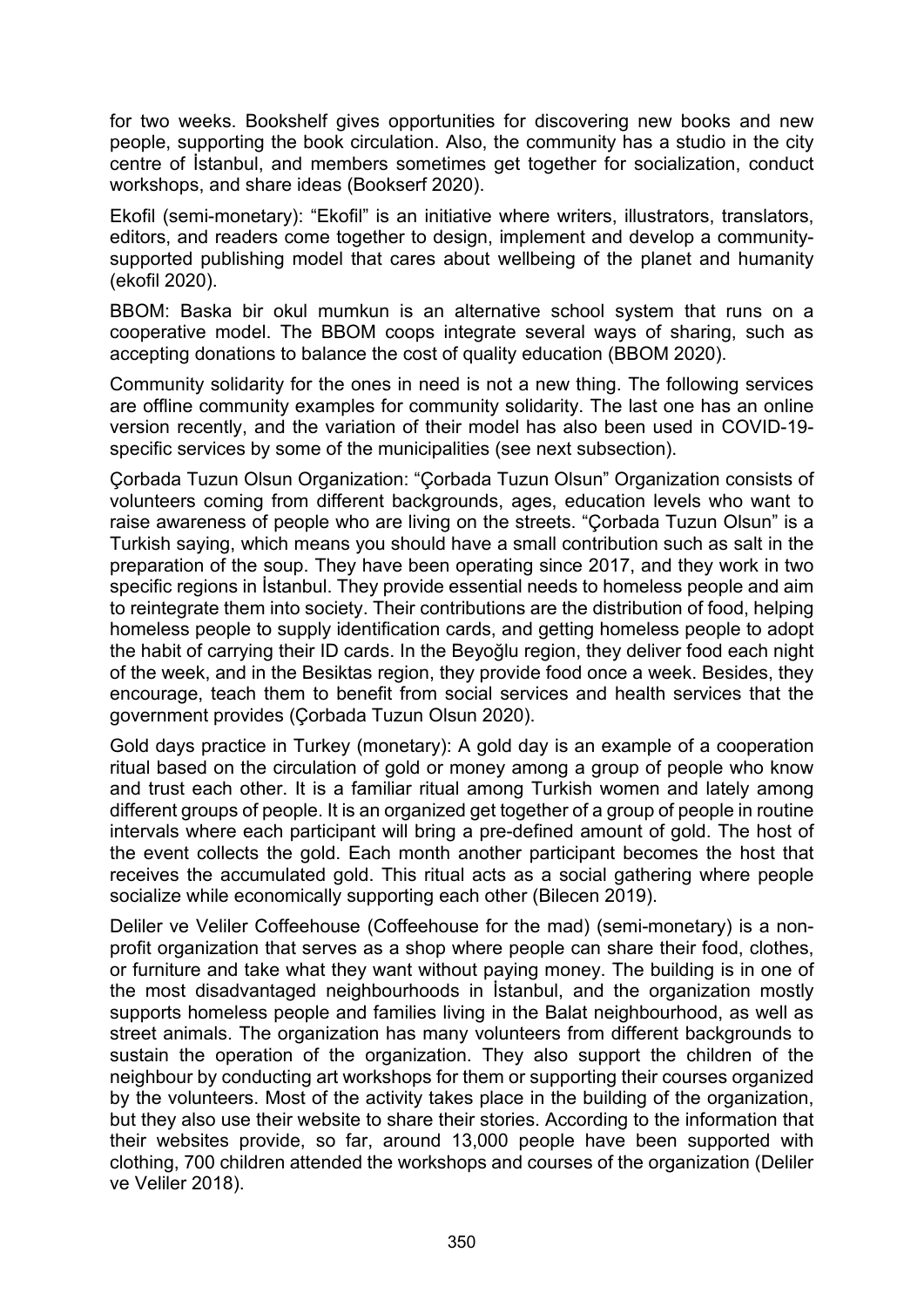Hayata Saril Lokantasi (Embrace Life Restaurant) is a restaurant with a social focus in Beyoglu. The restaurant aims to support underprivileged communities by helping them with food and hiring them as a workforce. The homeless, former sex workers, alcoholics are welcome to work there (Hayata Saril 2020).

Askida Ne Var? (semi-monetary) a system that allows users to buy theatres, concerts, etc., tickets for students. As the ones who buy tickets get nothing monetary in return, the model is slightly different from paying someone else's coffee. Local versions for buying bread or soup for a needy person exist (without digital systems) (Askida Ne Var? 2017).

#### COVID-19 Pandemic and Emerging Practices

During the emergence of the COVID-19 pandemic, the most acute health crisis with socio-economic side effects (UNDP 2020), Turkey integrated and transformed some of the existing sharing platforms or underlying ideas for creating community support and solidarity. The following examples show the diversity of social sharing during COVID-19.

"Askıda Fatura" (semi-monetary) is an İstanbul based initiative organized by the İstanbul municipality that aims to provide a space for people living in İstanbul to support each other during COVID-19 days. Through the official website that the city offers, people who may have a hard time paying their utility bills apply and submit their bills to the system so that someone else can pay their bills. The number of receipts that are shared and paid is available on the website, and it has been around 180,000 since the time the initiative has started (Askıda Fatura 2020).

3-Dimensional Support: This is a post-COVID solidarity platform established in 2020 where volunteers with 3D printers provide medical parts, equipment for hospitals and pharmacies by using 3D print technology. They produced more than 100,000 face shields. Their volunteers consist of people from different cities who have 3D printers, who can provide raw material, web designers, and people who can spread the word by using social media. More than 3000 people and organizations support this movement, and they found 4.522+ available 3D printers. Through the website or the mobile application, people can register as a volunteer or demand face shields. From GitHub or the website, volunteers download the 3D face shield prototype and start producing. Produced face shields sent for free to the hospitals and pharmacies (3 Boyutlu Destek 2020).

"Dayanışmanın 100 Şiir" (Solidarity through Poetry) is a solidarity network for theatre artists who cannot perform during the restriction due to COVID-19. The initiation aims to support the artists for their living expenses and therefore recommend the independent theatre in Turkey. Some of the well-known artists of Turkey volunteered to create the platform, and it consists of records of many artists reading poems of Turkish poets. People can use the platform to listen to poetry and donate to support the artists (Dayanışmanın 100 Şiir 2020).

One diverse example would be the sharing of Yoga practices as an online course with pay-as-you-wish model during COVID-19. Zeynep Aksoy Yoga Classes: Pay-as-youwish. Zeynep Aksoy's teaching on mindfulness and yoga on the pay-as-you-wish model is one of its earliest examples of remote education that reached a broader audience with the model (Zeynep Aksoy 2020).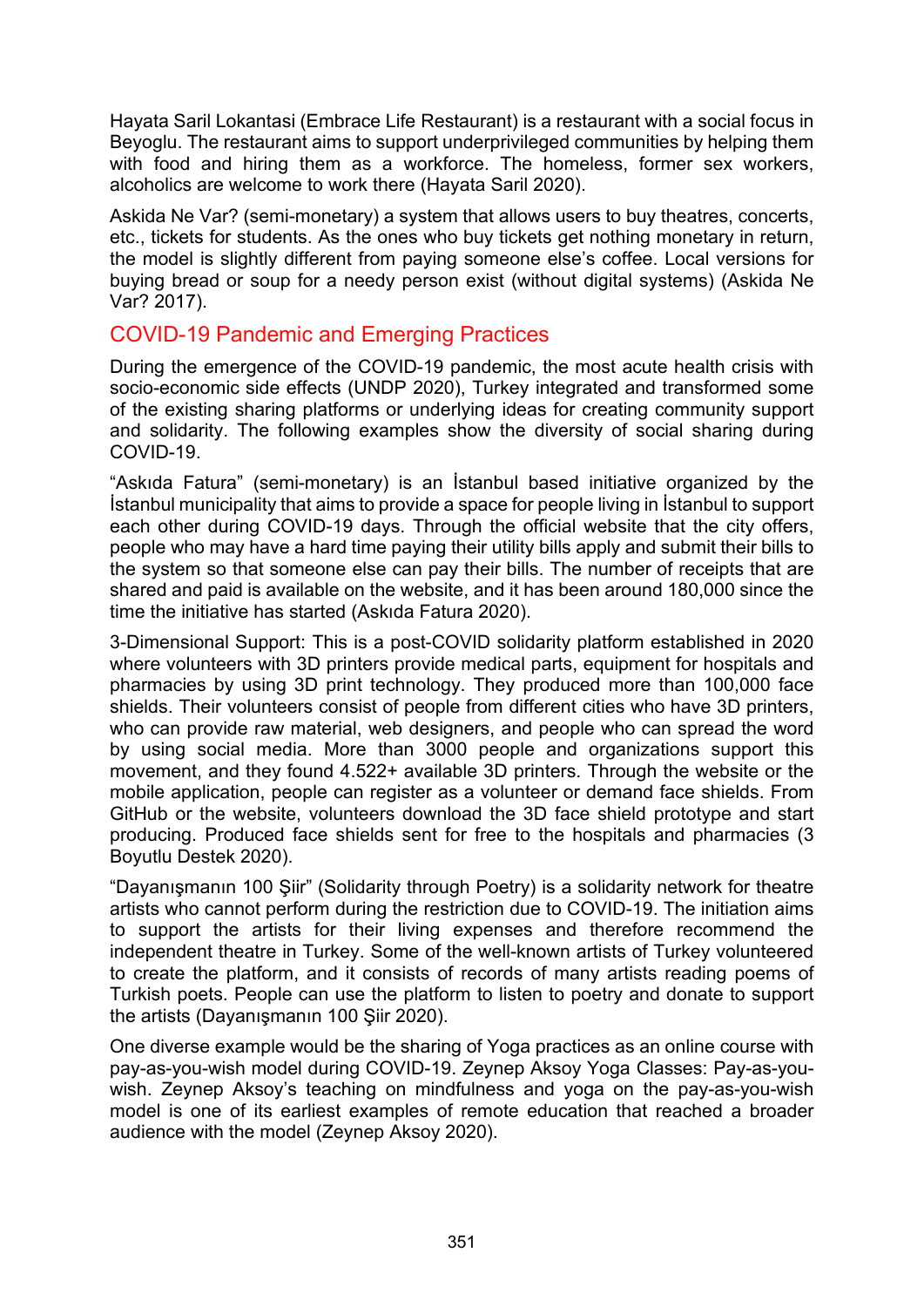## **Context**

In this work, the authors aimed to introduce the less explored aspects of the sharing practices in Turkey. The examples above illustrate the ecological, pro-social, and regional potentials of the existing and emerging sharing related services from Turkey. This work is helpful:

- To create case studies and to understand the potentials of new services in Turkey.
- To develop platforms to ensure communication across different services.
- To follow up with cross-cultural studies for the nuances of different geographies.

The authors aimed to give a broader picture of sharing practices in Turkey beyond the emerging global sharing and gig economy platforms.

### **Developments**

In early 2020, the world paused in response to the COVID-19 outbreak. Since the global pandemic keeps people locked down at their homes, sharing and gig economybased industries experience a stress test. They face severe challenges due to the COVID-19 outbreak, similar to previous work on the practices in gig economy models (Alkhatib et al. 2017). The pandemic changed lifestyles and attitudes. In particular, social distancing measures make people less use some sharing economy services.

On the other hand, solidarity and collaboration models became crucial to act fast during the outbreak. Neighbourhoods' practices, intergenerational help systems were all created and updated to ensure a healthy everyday life. The use of relational assets aligns well with the suggestion of Light and Miskelly (2019).

In this context, it would be interesting to investigate the social and local potentials of sharing in Turkey after the COVID-19 outbreak. Future studies should better examine how the learnings from the COVID-19 outbreak on collaboration and civic engagement can sustain and how sharing practices can include more vulnerable groups.

#### **Issues**

In this section, the authors give examples of lawsuits and new legislation that may affect sharing practices. A general secretary division is available to organize any cooperative activities in Turkey (Turkish Trade Ministry website 2019).

Digital trustworthiness is crucial for sharing economy platforms. Trust plays a vital role in security, privacy, and ethical business practices. In this context, policymakers need to establish a regulatory framework for sharing economy practices preventing fraudulent business transactions. In some countries, there are non-government organizations (for example, the UK short-term rental association) facilitating to protect the rights of hosts and guests. However, there have been no particular regulatory framework or guidance for sharing economy in Turkey. The sharing economy industries are deregulated with no control from authorities. Indeed, the regulatory framework should be adapted to allow sharing economy platforms and companies to operate legally, but this may raise several complicated issues. In recent years, there have been some cases that some sharing economy services were banned due to unfair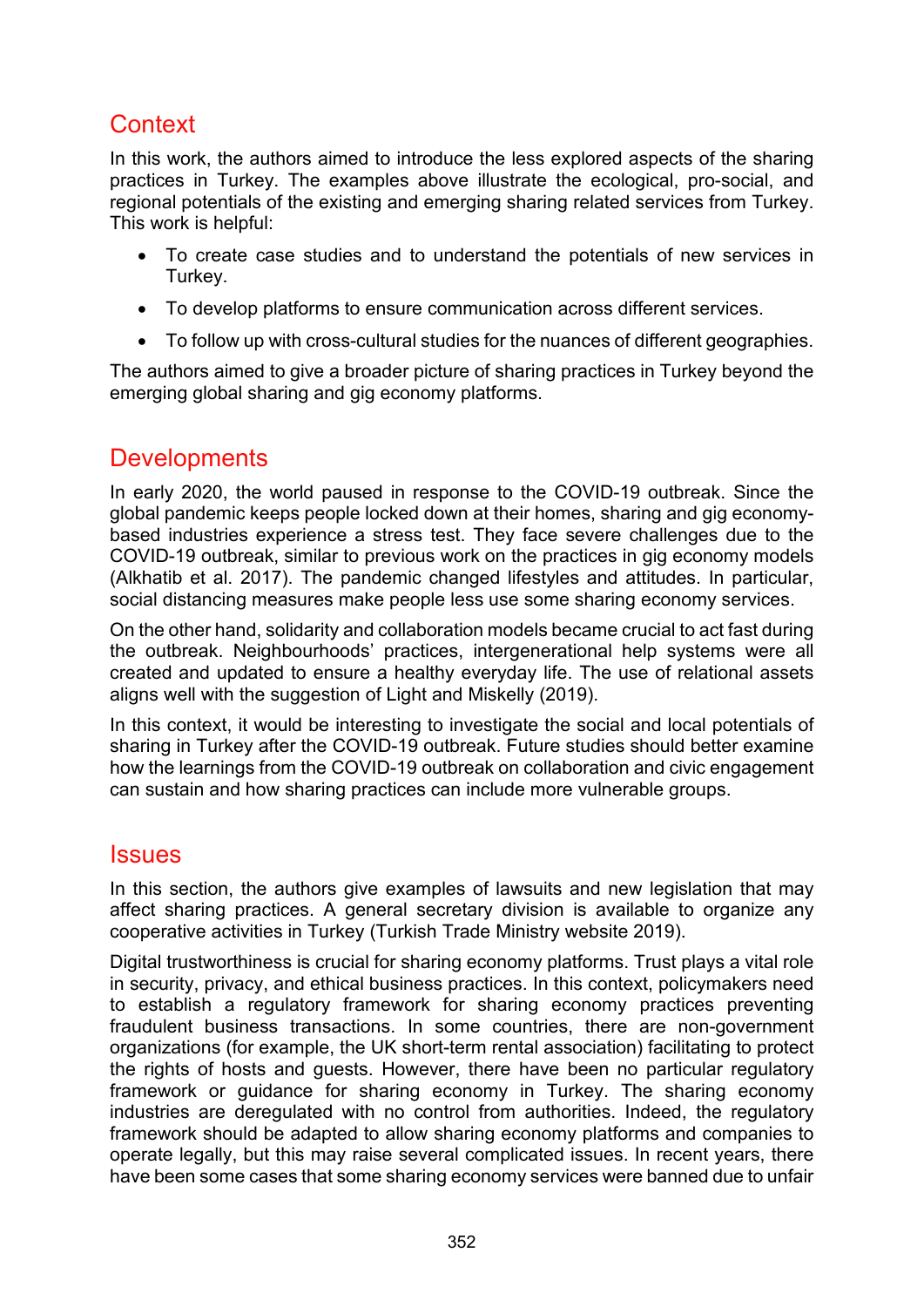competition and business practices. The most well-known examples are Booking.com and Uber. Turkey's Travel Agencies Association (TURSAB) filed a lawsuit against Booking.com, citing unfair competition about Turkey's competition law. Further, Turkey's United Taxi Drivers Association has protested against Uber and claimed unfair business practices of Uber (Independent 2017; Economist 2018).

In June 2017, a legislation change came into the procedure that is known as the Airbnb ban among citizens. As a result, the wording of "For those who earn a monthly rental income of 500 YTL or more per housing" has been changed to "For those who earn a rental income of 500 TL or more per month for each house, regardless of the amount in weekly, daily, or similar short-term housing rentals" (Government announcement on income tax, 2017) (Law No. 7163). Amendments to The Law on Evaluation, Classification, and Promotion of Motion Pictures) included a section that restricts wholesale activity, promotion, or campaigns, which involves the movie ticket to ban the sharing of ticket prices between producer and theatre owner (Derinbay and Ulker 2019). This regulation affected any sharing activities that involve movie theatre tickets and was the motivator for Sinemia, the movie theatre monthly subscription system (Reddit 2019)

After COVID-19, Çorbada Tuzun Olsun Organization is temporarily suspended food distribution because of a legal notice. Yet, they collaborated with a private food company and started the "Askıda Yemek" project. Rather than distributing meals by hand, this project aims to distribute food by hanging on the specific places in the Beyoğlu region, ordered from the "Meal Box" by volunteers (Çorbada Tuzun Olsun 2020).

## Other Major Players

Acikacik is an online platform that evaluates the transparency of different cooperative associations. They aim to assess non-governmental organizations and give transparent information about them to the public. 112 NGOs are registered (Acikacik 2020).

The social impact of the new and emerging cooperatives is of interest, and some university lead groups conduct applied research together with non-governmental organizations NGOs on the impact of cooperatives (KUSIF 2020).

The ecomap is an essential source for all sharing activities around ecological concerns (villages, seeds, consumption) (Ekoharita, 2020).

The most well-known needs match social cooperative is probably "İhtiyaç Haritası." The owners of the platform have a network that includes other cooperative activities such as around zero waste or crowdfunding for TV and theatre production (Ihtiyac Haritasi 2020).

An online newspaper (Yesilist), with a green (ecological) life focus, writes blog articles on sharing economy issues since 2012 under the tag "paylasimekonomisi" (Collection of the articles 2020). The newspaper is a crucial source for reaching out to other communities and for organizing collective announcements and events. They also coorganized and promoted the economy 2.0 events, an event on new economies such as sharing economy and circular economy (Gelecekhane 2020).

Dayanisma kooperatifleri (the solidarity cooperatives) that operate in different domains such as education, food, health does not have a central registration system.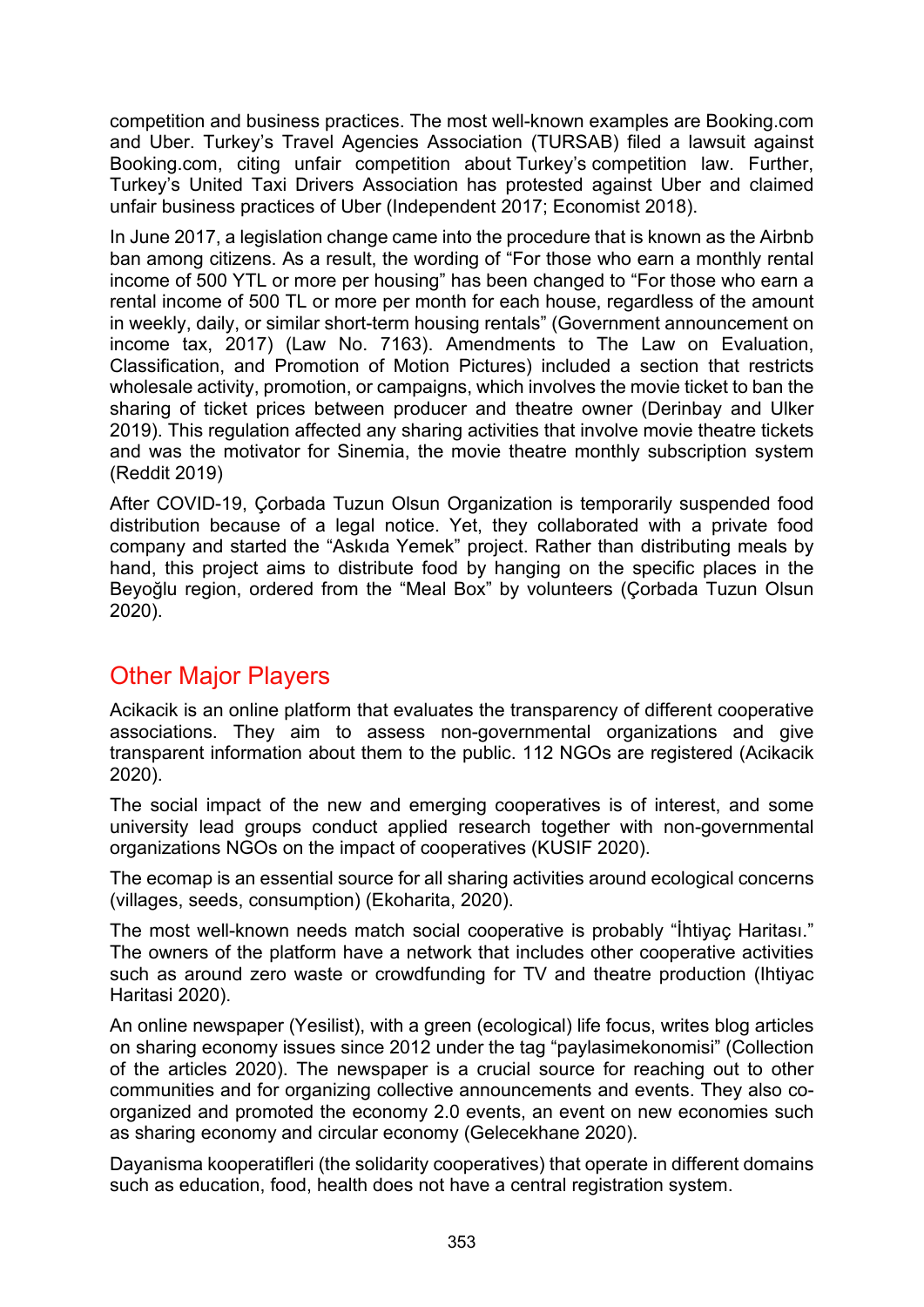### Future Directions of Research

This study introduced 30 selected socially aware sharing platforms, services, and practices from Turkey and discussed the importance of regional, local, and pro-social perspectives for innovative social and collaborative sharing services.

The local interpretation of global concepts (Scotty, Tatilde, Ortaktekne) indicates the potentials of locality for new innovative peer-to-peer platforms. Beyond the technical service and innovative digital solution, the new ideas must take care of the local infrastructure, regulations, and unions' demands.

Season and regional facts can also play a role in growing a sharing platform. The ecological decisions, geographical restrictions, and daily issues such as the traffic jam in Istanbul can all be starting points for developing new collaborative sharing systems. Environmental sustainability, together with the geographical distance, was an inspiration to a variety of platforms in Turkey.

Rituals and local cooperatives call for many inspiring ideas. Developing systems to integrate them or to create communication across smaller local communities can become something more significant.

Pro-social perspectives of social sharing systems are underdeveloped and underresearched in Turkey. It is essential to integrate sustainable pro-social laws for the sustainable growth of the sharing economy.

### **Summary**

The growing importance of sharing economy changed several practices around the globe. Despite intense public attention, there have been very few studies about landscapes of sharing and caring in Turkey. This work provided insights into the social aspects of sharing economy and its practices providing a better understanding of the sharing economy in Turkey. The advent of technology has given rise to changing business environments and innovative business models and also brought several conflicts with them. The critical review of sharing related platforms, services, and practices illustrated the diversity of future possibilities. Key findings from the initial thematical mapping of the existing and emerging sharing practices from Turkey indicate regional, ritualistic, local, and seasonal potentials. The diversity in the monetary aspects of different platforms and how they relate to the cultural components also shows the importance of a variety of assets for defining the value of sharing economy in distinct cultures.

### References

- *1 saat kitaba 1 saat bisiklet* (*1hour reading, 1 hour riding a bike*) (2016). Cumhuriyet newspaper article. [www.kitaptansanattan.com/kitap/1-saat-oku-1-saat-](https://www.kitaptansanattan.com/kitap/1-saat-oku-1-saat-bisiklete-bin/)bisiklete-bin/ Accessed: 07 July 2020.
- *3 Boyutlu Destek* (*3-Dimensional Support*) organization website (2020). *Volunteers with 3D printers provide medical parts, equipment for hospitals and pharmacies*. [https://3boyutludestek.org](https://3boyutludestek.org/)**.** Accessed: 18 June 2020.
- Acik Radyo (Open Radio) (2020). *Listeners support statistics summary* (in Turkish)[.](http://acikradyo.com.tr/acik-radyo-dinleyici-destek-projesi) <http://acikradyo.com.tr/acik-radyo-dinleyici-destek-projesi> Accessed: 07 July 2020.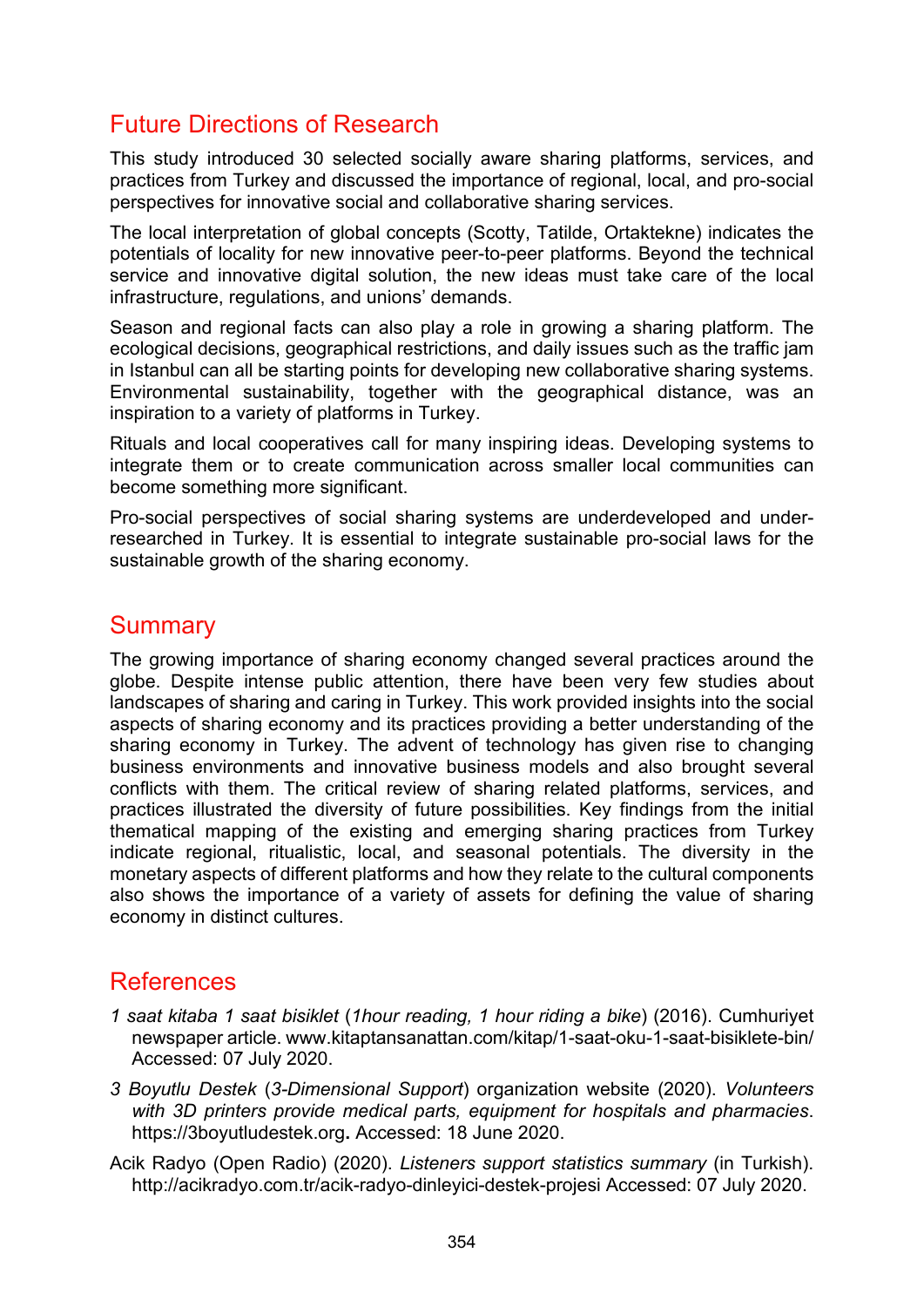Acikacik Platformu (2020). [https://acikacik.org](https://acikacik.org/) Accessed: 18 June 2020.

- Ağaçlar. (Seed and knowledge sharing blog) (2020). *Ağaçlar* (*Trees*) [www.agaclar.net.](http://www.agaclar.net/) Accessed: 18 June 2020.
- Ağırdır, B. *KONDA'nın "Açık Radyo dinleyici araştırması"* (*Konda's Open Radio listener research*). *Acik Radyo* (*Open Radio*). [http://acikradyo.com.tr/acik-](http://acikradyo.com.tr/acik-gazete/bekir-agirdir-anlatti-kondanin-acik-radyo-dinleyici-arastirmasi.%20Accessed%2007.07.2020)gazete/bekir[agirdir-anlatti-kondanin-acik-radyo-dinleyici-arastirmasi. Accessed: 07](http://acikradyo.com.tr/acik-gazete/bekir-agirdir-anlatti-kondanin-acik-radyo-dinleyici-arastirmasi.%20Accessed%2007.07.2020) July 2020.
- Akif Kara, M., (2016). Toplumsal Dayanışma Kavramı Temelinde İmece Kültürü: Tirebolu-Doğakent Yöresi Ö. *The Journal of Academic Social Science Studies*, 12(53), 377–386.
- Alkhatib, A., Bernstein, M. S. and Levi, M. (2017) "Examining crowd work and gig work through the historical lens of piecework." *Conference on Human Factors in Computing Systems: Proceedings*, May 2017, 4599–4616. https://doi.org/10.1145/3025453.3025974.
- Askıda Fatura (Pending Bill) website (2020). *Istanbul Municipality's post-COVID receipt payment solidarity platform*. [https://askidafatura.ibb.gov.tr](https://askidafatura.ibb.gov.tr/). Accessed: 18 June 2020.
- *Askida Ne Var?* (*What is hanging?*) social enterprise website (2017)[.](http://www.askidanevar.com/) [www.askidanevar.com.](http://www.askidanevar.com/) Accessed: 07 July 2020.
- BBOM (2020). [www.baskabirokulmumkun.net](http://www.baskabirokulmumkun.net/) Accessed: 07 July 2020.
- Bellotti, V. M. E. et al. (2014) "Towards community-centred support for peer-to-peer service exchange." *Proceedings of the 32nd annual ACM conference on Human factors in computing systems. CHI"14*, 2975–2984. https://doi.org/10.1145/2556288.2557061.
- Bergh, A., Funcke, A. and Wernberg, F. J, (2018) *Timbro Sharing Economy Index*[,](https://timbro.se/allmant/timbro-sharing-economy-index/) [https://timbro.se/allmant/timbro](https://timbro.se/allmant/timbro-sharing-economy-index/)-sharing-economy-index/ Accessed: 07 July 2020.
- Beutin, N. (2018). *Share Economy 2017: The New Business Model*, PwC[.](https://www.pwc.de/de/digitale-transformation/share-economy-report-2017.pdf) [www.pwc.de/de/digitale-transformation/share-economy-report-2017.pdf](https://www.pwc.de/de/digitale-transformation/share-economy-report-2017.pdf) Accessed: 07 July 2020.
- Bookserf website (2020) [www.bookserf.com](http://www.bookserf.com/) Accessed: 07 July 2020.
- CAK On ayak sistemi (CAK Barefoot Performance Dance Company Seed System) <https://ciplakayaklar.com/on-ayak/> Accessed: 07 July 2020.
- Carroll, J. M. and Bellotti, V. (2015) "Creating Value Together: The Emerging Design Space of Peer-to-Peer Currency and Exchange." *Proceedings of the 18th ACM Conference on Computer Supported Cooperative Work and Social Computing. CSCW 15*, 1500–1510. https://doi.org/10.1145/2675133.2675270.
- Çayır, H. (2018). *Lokasyon bazlı kolektif anı kütüphanesi: Storyberry* (*Location-Based Collective Memory Library: Storyberry*). News (in Turkish)[.](https://t24.com.tr/yazarlar/hande-cayir/lokasyon-bazli-kolektif-ani-kutuphanesi-storyberry,18940) [https://t24.com.tr/yazarlar/hande-cayir/lokasyon-](https://t24.com.tr/yazarlar/hande-cayir/lokasyon-bazli-kolektif-ani-kutuphanesi-storyberry,18940)bazli-kolektif-ani-kutuphanesi[storyberry,18940](https://t24.com.tr/yazarlar/hande-cayir/lokasyon-bazli-kolektif-ani-kutuphanesi-storyberry,18940) Accessed: 07 July 2020.
- Collection of the articles on swap economy (In Turkish), (2020). *[Y](https://www.yesilist.com/tag/paylasim-ekonomisi/)esilist website*. [www.yesilist.com/tag/paylasim-ekonomisi/.](https://www.yesilist.com/tag/paylasim-ekonomisi/) Accessed: 07 July 2020.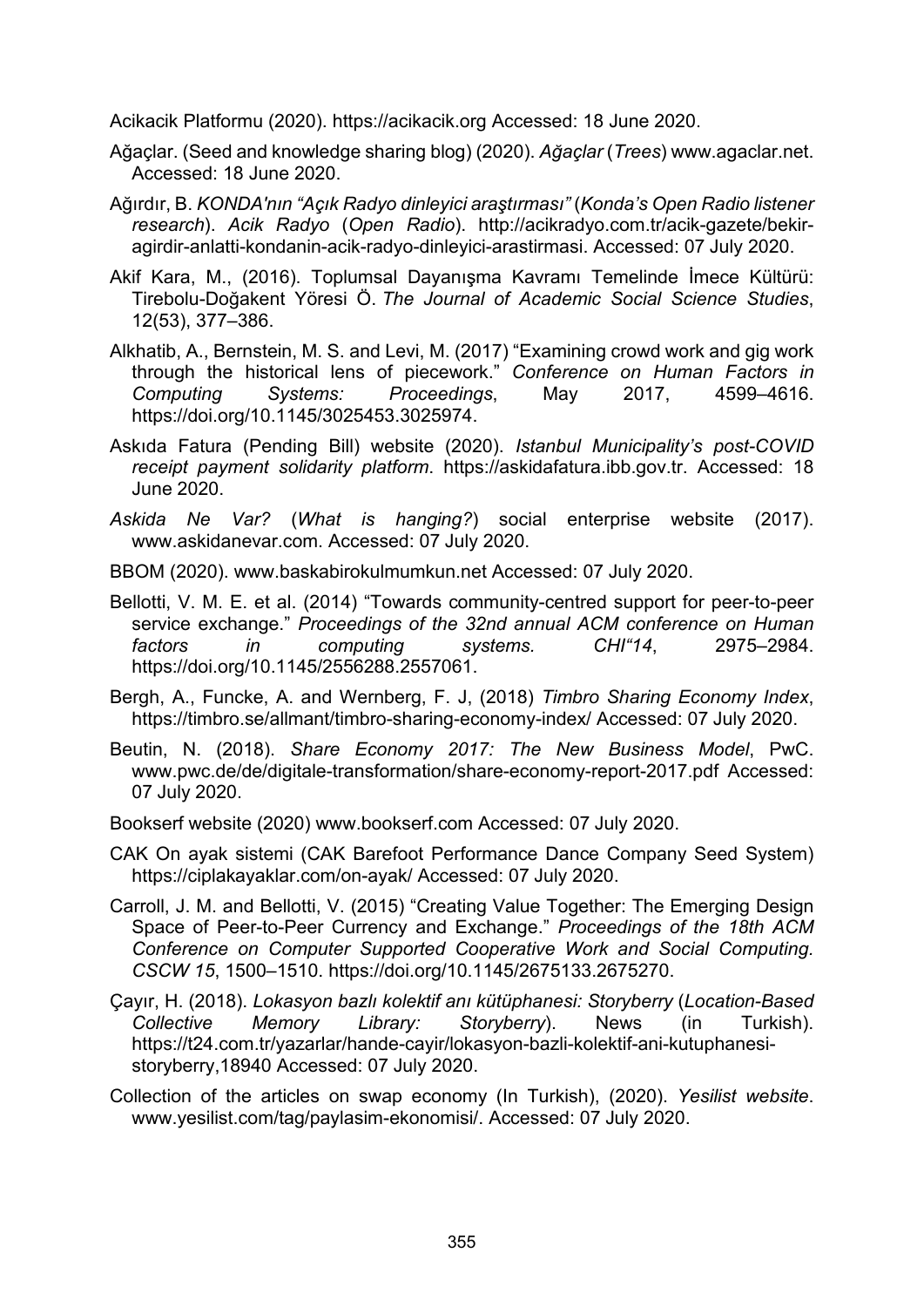- Cook, K.S., Cheshire, C., Rice, E.R.W., Nakagawa, S. (2013). Social exchange theory. In: J. DeLamater and A. Ward (Eds.), *Handbook of social psychology*. Dordrecht: Springer, 61–88.
- Dayanışmanın 100ü Şiir (Solidarity through Poetry) website (2020). *Post-COVID theatre worker solidarity and support*. [https://dayanismanin100usiir.org.](https://dayanismanin100usiir.org/) Accessed: 18 June 2020.
- Deliler ve Veliler (Crazy and Saint) Organization website (2018). [www.delilerveveliler.org.tr](https://www.delilerveveliler.org.tr/)**.** Accessed: 18 June 2020.
- Demir, R. and Sürme A. (2017). *Takas ile kolektif yaşamı inşa etti: "Doğa varsa yaşam vardır, yeter ki paylaşalım* (*With swap collective life built: "If there is nature, there is life as long as we share".*) News about eco-village sharing economy lifecycle from the region. Gazete Karınca (Ant Newspaper). [https://gazetekarinca.com/2017/10/takas-ile-kolektif-yasami-insa-etti-doga-varsa](https://gazetekarinca.com/2017/10/takas-ile-kolektif-yasami-insa-etti-doga-varsa-yasam-vardir-yeter-ki-paylasalim/)[yasam-vardir-yeter-ki-paylasalim/.](https://gazetekarinca.com/2017/10/takas-ile-kolektif-yasami-insa-etti-doga-varsa-yasam-vardir-yeter-ki-paylasalim/) Accessed: 07 July 2020.
- Derinbay, B., and Ulker H. (2019) *Amendments to The Law on Evaluation, Classification and Promotion of Motion Pictures* [www.lexology.com/library/detail.aspx?g=6a12ea14](https://www.lexology.com/library/detail.aspx?g=6a12ea14-5e59-4483-bf7e-53f4a5a6e27a)-5e59-4483-bf7e-53f4a5a6e27a
- Dillahunt, T. R. and Malone, A. R. (2015) "The promise of the sharing economy among disadvantaged communities." *Conference on Human Factors in Computing Systems: Proceedings*, 2015-April, 2285–2294. https://doi.org/10.1145/2702123.2702189.
- Dillahunt, T. R. et al. (2017) "The Sharing Economy in Computing: A Systematic Literature Review." *Proc. ACM Hum.-Comput. Interact*. New York, NY: Association for Computing Machinery, 1 (CSCW). https://doi.org/10.1145/3134673.
- Dillahunt, T. R. et al. (2018) "Designing Future Employment Applications for Underserved Job Seekers: A Speed Dating Study." In: *Proceedings of the 2018 Designing Interactive Systems Conference*. New York, NY: Association for Computing Machinery (DIS "18), 33–44. https://doi.org/10.1145/3196709.3196770.
- Doğan, E. Ş. (2016). *Alternatif yaşam sistemi: Furma ekolojik yaşam çiftliği ve gıda ormanı* (*Alternative Life System: Furma ecological life farm and food forest*). Gaia Magazine. [https://gaiadergi.com/alternatif-yasam-sistemi-furma-ekolojik-yasam](https://gaiadergi.com/alternatif-yasam-sistemi-furma-ekolojik-yasam-ciftligi-gida-ormani/)[ciftligi-gida-ormani/.](https://gaiadergi.com/alternatif-yasam-sistemi-furma-ekolojik-yasam-ciftligi-gida-ormani/) Accessed: 07 July 2020.
- Economist (2018). *Why Uber in Istanbul is costlier than a cab*. [www.economist.com/europe/2018/03/22/why-](https://www.economist.com/europe/2018/03/22/why-uber-in-istanbul-is-costlier-than-a-cab)uber-in-istanbul-is-costlier-than-a[cab](https://www.economist.com/europe/2018/03/22/why-uber-in-istanbul-is-costlier-than-a-cab). Accessed: 07 July 2020.
- Edelman, B. G. and Luca, M. (2014) "Digital Discrimination: The Case of Airbnb.com." *SSRN Electronic Journal*. https://doi.org/10.2139/ssrn.2377353.
- Ekofil (2020). *Society supported the publication model*. [https://ekofilyayinlari.org.](https://ekofilyayinlari.org/) Accessed: 18 June 2020.
- Ekoharita (Ecomap) Website (2020) [www.ekoharita.org/ekoloji-haritasi/](https://www.ekoharita.org/ekoloji-haritasi/) Accessed: 18 June 2020.
- Gelecekhane (Future space) event website (2016)[.](http://www.gelecekhane.com/ekonomi20/) [www.gelecekhane.com/ekonomi20/.](http://www.gelecekhane.com/ekonomi20/) Accessed: 07 July 2020.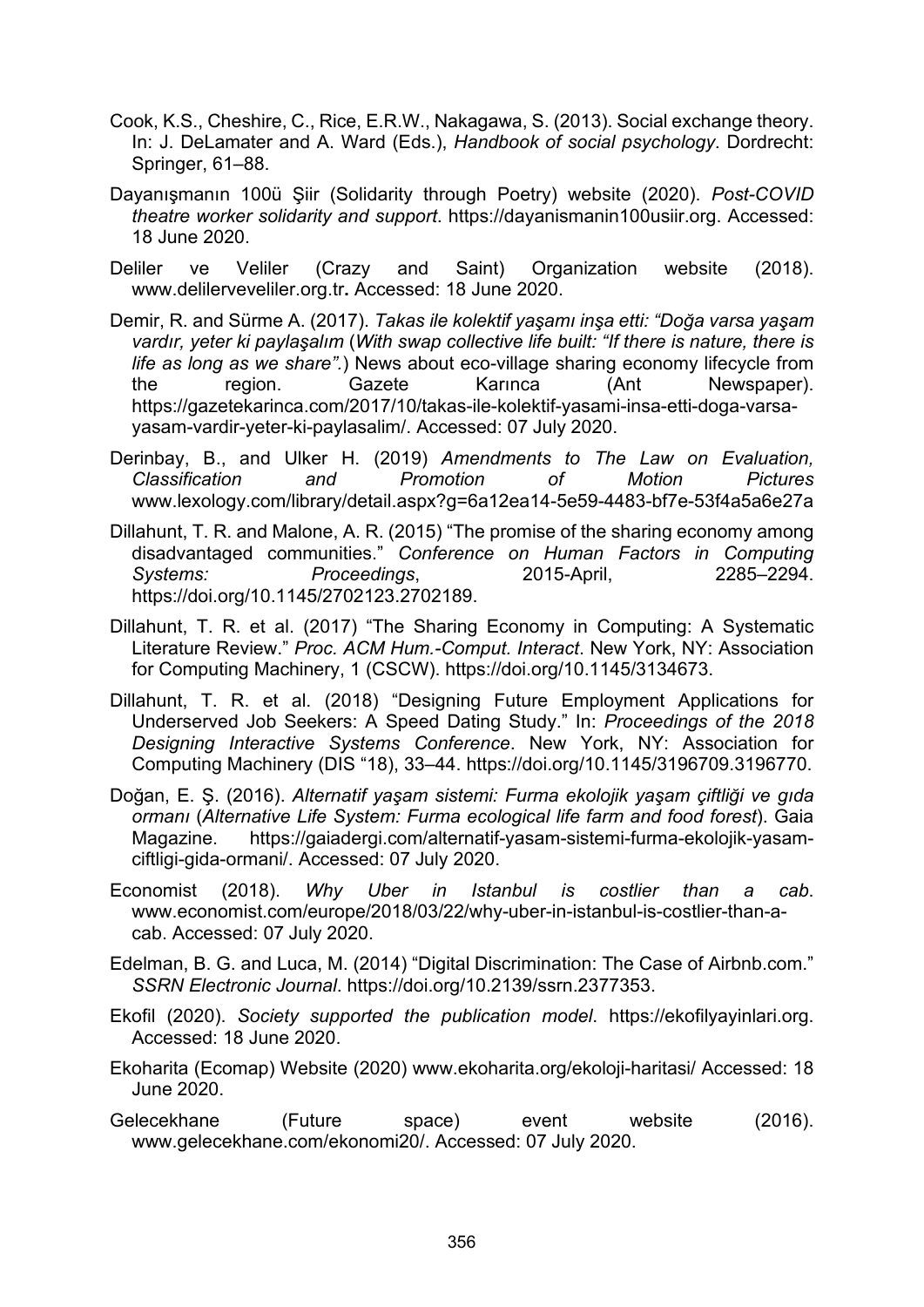- *Government announcement on income tax* (2017). Resmi Gazete (Formal Newspaper) website. [www.resmigazete.gov.tr/eskiler/2017/06/20170609-11.htm.](http://www.resmigazete.gov.tr/eskiler/2017/06/20170609-11.htm) Accessed: 07 July 2020.
- Hayata Sarıl (2020). www.facebook.com/hayatasaril/ Accessed: 07 July 2020.
- Ihtiyac Haritasi (Map of Necessities) (2016). [www.ihtiyacharitasi.org.](https://www.ihtiyacharitasi.org/) Accessed: 07 July 2020.
- Independent (2017). *Turkish court bans travel website booking.com*. [www.independent.co.uk/travel/news-and-advice/turkey-](https://www.independent.co.uk/travel/news-and-advice/turkey-booking-com-bans-travel-website-court-dutch-netherlands-a7657581.html)booking-com-bans-travelwebsite[-court-dutch-netherlands-a7657581.html.](https://www.independent.co.uk/travel/news-and-advice/turkey-booking-com-bans-travel-website-court-dutch-netherlands-a7657581.html) Accessed: 07 July 2020.
- Kalaycı Oflaz, N. (2019). "Paylaşim Ekonomisi ve Türkiye Üzerine Bir Değerlendirme," *International Social Sciences Studies Journal*, 5(32), 1692–1705.
- Kara Kabare (Dark Cabaret) Theatre website. (2020) *The gift economy concept for theatre tickets*. [https://karakabare.com/armagan](https://karakabare.com/armagan-ekonomisi/)-ekonomisi/ Accessed: 07 July 2020.
- Katrini, E. (2018)" Sharing Culture: On definitions, values, and emergence." *The Sociological Review*, 66(2), 425–446. https://doi.org/10.1177/0038026118758550.
- Kollektif House Maslak (Collective House Maslak) website. maslak.kollektifhouse.com Accessed: 07 July 2020.
- KUSIF. *Koc University Social Impact Forum website* (2018). [https://kusif.ku.edu.tr/en/about](https://kusif.ku.edu.tr/en/about-us)-us. Accessed: 07 July 2020.
- Lampinen, A. et al. (2018) "Member-Owned alternatives: Exploring participatory forms of organizing with cooperatives." *Proceedings of the ACM on Human-Computer Interaction*, 2(CSCW). https://doi.org/10.1145/3274369.
- Light, A. and Miskelly, C. (2015) "Sharing economy vs sharing cultures? Designing for social, economic and environmental good." *Interaction Design and Architecture(s)*, 24(1), 49–62.
- Light, A. and Miskelly, C. (2019) "Platforms, Scales and Networks: Meshing a Local Sustainable Sharing Economy." *Computer Supported Cooperative Work (CSCW)*. Springer Science and Business Media LLC, 28(3–4), 591–626. https://doi.org/10.1007/s10606-019-09352-1.
- Modacruz website (2020) [www.modacruz.com.](https://www.modacruz.com/) Accessed: 07 July 2020.
- NA, (2013), *Online Field survey Repor[t](https://www.ichcap.org/kor/ek/sub1/pdf_file/south_asia/Turkey_pdf.pdf)* [www.ichcap.org/kor/ek/sub1/pdf\\_file/south\\_asia/Turkey\\_pdf.pdf](https://www.ichcap.org/kor/ek/sub1/pdf_file/south_asia/Turkey_pdf.pdf) Accessed: 28 September 2019.
- Orta Tekne (Shared Boat) (2019). *Website of the platform*. [www.ortaktekne.com.](http://www.ortaktekne.com/) Accessed: 07 July 2020.
- *Permablitz Facebook group page* (2011). [www.facebook.com/groups/permablitz.istanbul/](https://www.facebook.com/groups/permablitz.istanbul/) Accessed: 07 July 2020.
- *Reddit Sinemia Thread* (2019) [www.reddit.com/r/Sinemia/comments/ccf980/sinemia\\_stopped\\_operations\\_in\\_turk](https://www.reddit.com/r/Sinemia/comments/ccf980/sinemia_stopped_operations_in_turkey_text_in/) [ey\\_text\\_in/](https://www.reddit.com/r/Sinemia/comments/ccf980/sinemia_stopped_operations_in_turkey_text_in/) Accessed: 07 July 2020.
- Saf, H. H. (2016). Tüketim Toplumuna Karşı Bir Heterotopya olaraak Takas Pazarları. *Erciyes İletişim Dergisi*, 4/4, 64–80. https[://doi.org/10.17680/akademia.05050](https://doi.org/10.17680/akademia.05050)